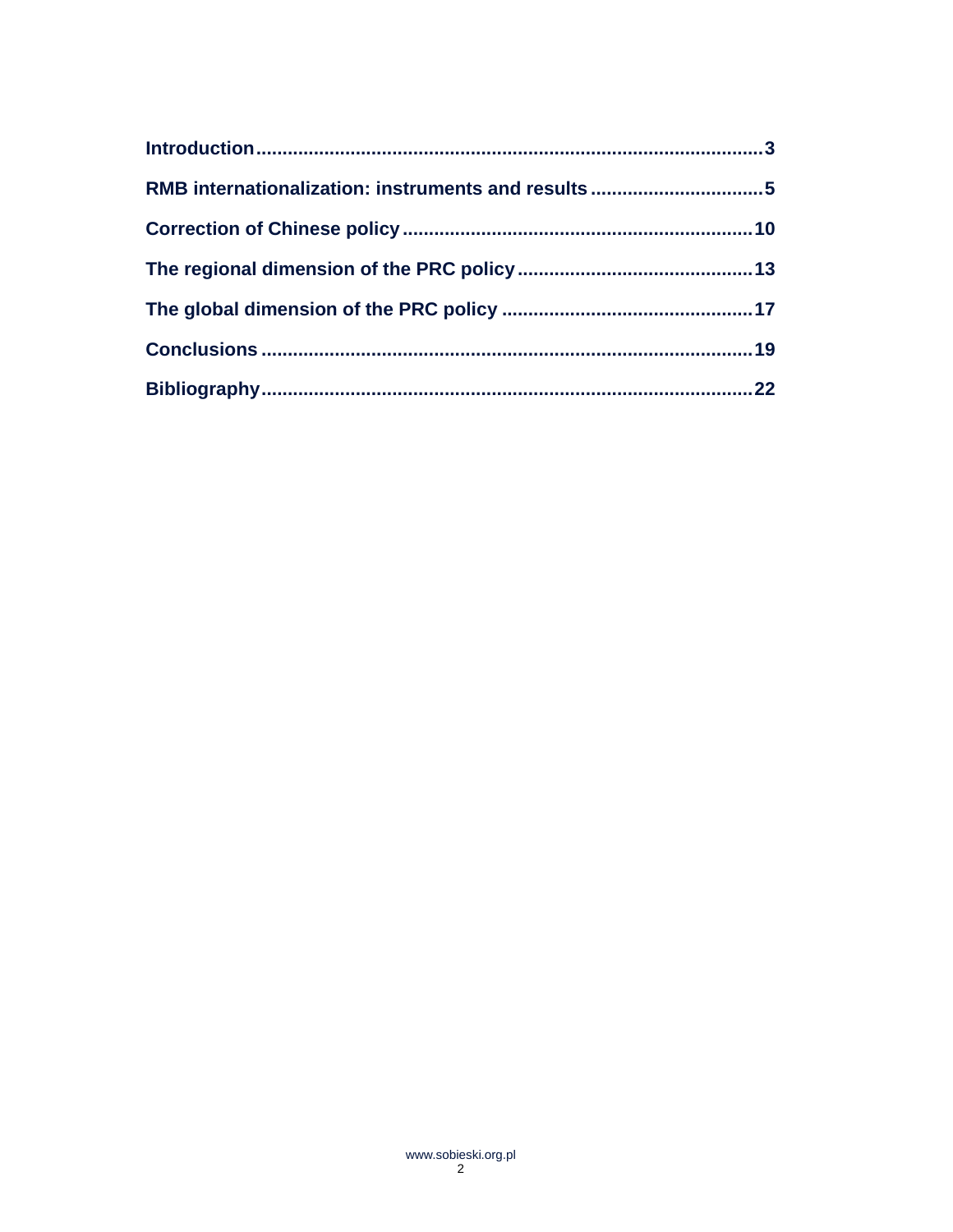### **Chinese method of currency internationalization**

#### <span id="page-2-0"></span>**Introduction**<sup>1</sup>

For many years, economists and political scientists have been researching the subject of monetary power in international relations (Kirshner 1995; Andrews 2006; Grosse 2009). The consensus it that the internationalization of the currency is an important aspect of monetary power, because it creates many potential benefits for a given country (or for a group of countries linked by a monetary union.) The benefits include an increased possibility of incurring public debt and shifting the cost of possible macroeconomic adjustments to external actors. One should also consider the commercial and investment-related benefits of lowering transaction costs for domestic enterprises, and also the benefits of promoting the products and services offered by the domestic economy. According to Albert Hirschman (1980), smaller states that have to rely on foreign currency in their trade exchange are automatically at a disadvantage in economic and political relations with countries that have international currencies. The access of smaller states to foreign currency – for example during an international financial crisis – can become an instrument of exerting geopolitical pressure.

The authorities of the People's Republic of China (PRC) are well-aware of all these benefits and therefore they seek to gradually internationalize the Chinese currency. They know, for example, that all hegemonic global (and even regional) powers in history had currencies that were used in international trade (Jiang 2014, pp. 177-178). However, the Chinese decision-makers are also aware of the potential costs and risks involved, and for this reason the internationalization of the yuan (renminbi, RMB) is being implemented gradually and under strict control of the state authorities.

The literature on the subject of international currency distinguishes two types of monetary power (Cohen 2008). The first is the ability to exert political *influence* on external actors, for example to maximize the economic or geopolitical benefits of a given country which is in possession of such a currency. The second is the possibility of increasing the country's *autonomy* in international relations. By analysing the process of internationalization of the yuan, I will endeavour to answer the question whether China's power in

<sup>&</sup>lt;sup>1</sup> This paper is based on research conducted under the grant of the National Science Centre, Poland no. 2015/17/B/HS5/00486. It is revised version of the article published in: "Stosunki Międzynarodowe – International Relations", no. 1/2017.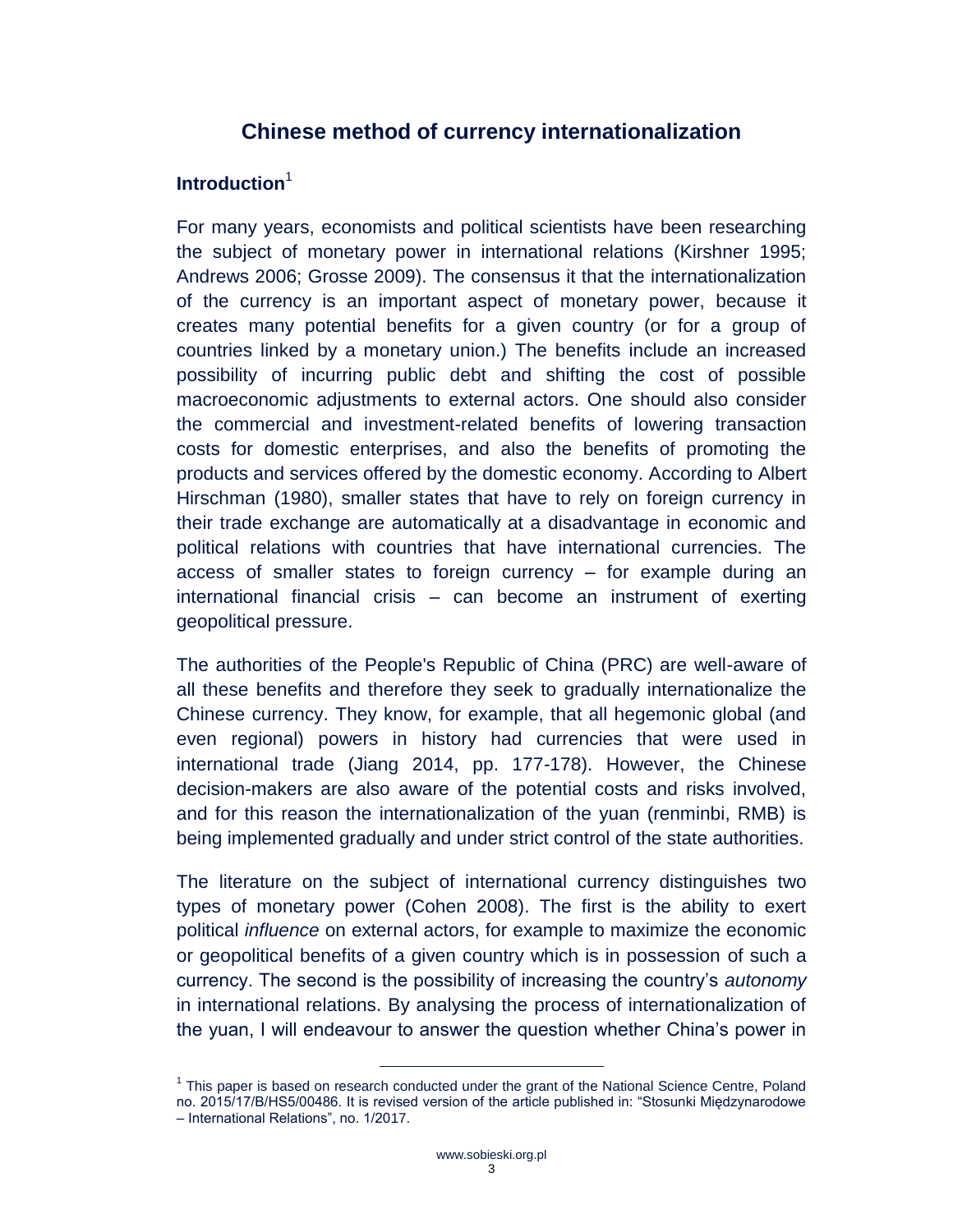these two spheres is indeed increasing. Does the monetary policy of promoting the RMB in foreign relations increase the power of China on the regional and global arena, and does it lead to the weakening of other powers, primarily that of the United States, whose currency is currently globally dominant? The latter question is all the more compelling because the two superpowers, although linked by strong economic connections, are definitely rivals rather than allies in geopolitical terms.

The juxtaposition between the desire to promote export and maintain state control over the flow of capital in order to stabilize economic conditions on one hand and the push towards liberalisation of capital account and domestic financial markets in order to increase the internationalization of the yuan on the other hand - is often described and analysed in the literature (McKinnon, Schnabl 2014). Researchers try to ascertain whether the Chinese authorities pursue a consistent liberalization policy in order to increase the internationalization of the RMB, or whether there is proof of a U-turn: whether in the recent period they have in fact been consciously abandoning this policy. In my article, I would like to argue that the authorities are in fact trying to reconcile these two approaches and are thus in fact pursuing a uniquely *Chinese method of currency internationalization*. This approach to currency internationalization has precedents in previous decisions of the Chinese authorities who applied their own unique approach to privatisation, decided to selectively open up to capital investment by overseas institutions, and embraced a markedly different approach to globalization from the neo-liberal Western market rules. In such scenario of "Chinese method", the internationalization of the currency would not require the abolition of capital controls and foregoing the strict supervision of the financial markets and exchange rates.

Within this paradigm, I would also like to consider whether in the years 2015-2016 there has occurred a meaningful change in China's exchange rate policy and whether the capital controls have been tightened. Should the recent changes be treated as a withdrawal from the earlier policy of internationalization of the yuan, or are they in fact a consequence of its ongoing internationalization? Or finally, are they perhaps linked to the close economic ties with the US (and the dollar) and thus should be treated as a result of increase in Chinese investments on global markets? In this case, the change should be interpreted rather as a strengthening of the *Chinese method of currency internationalization*, than as a retreat from the internationalization policy.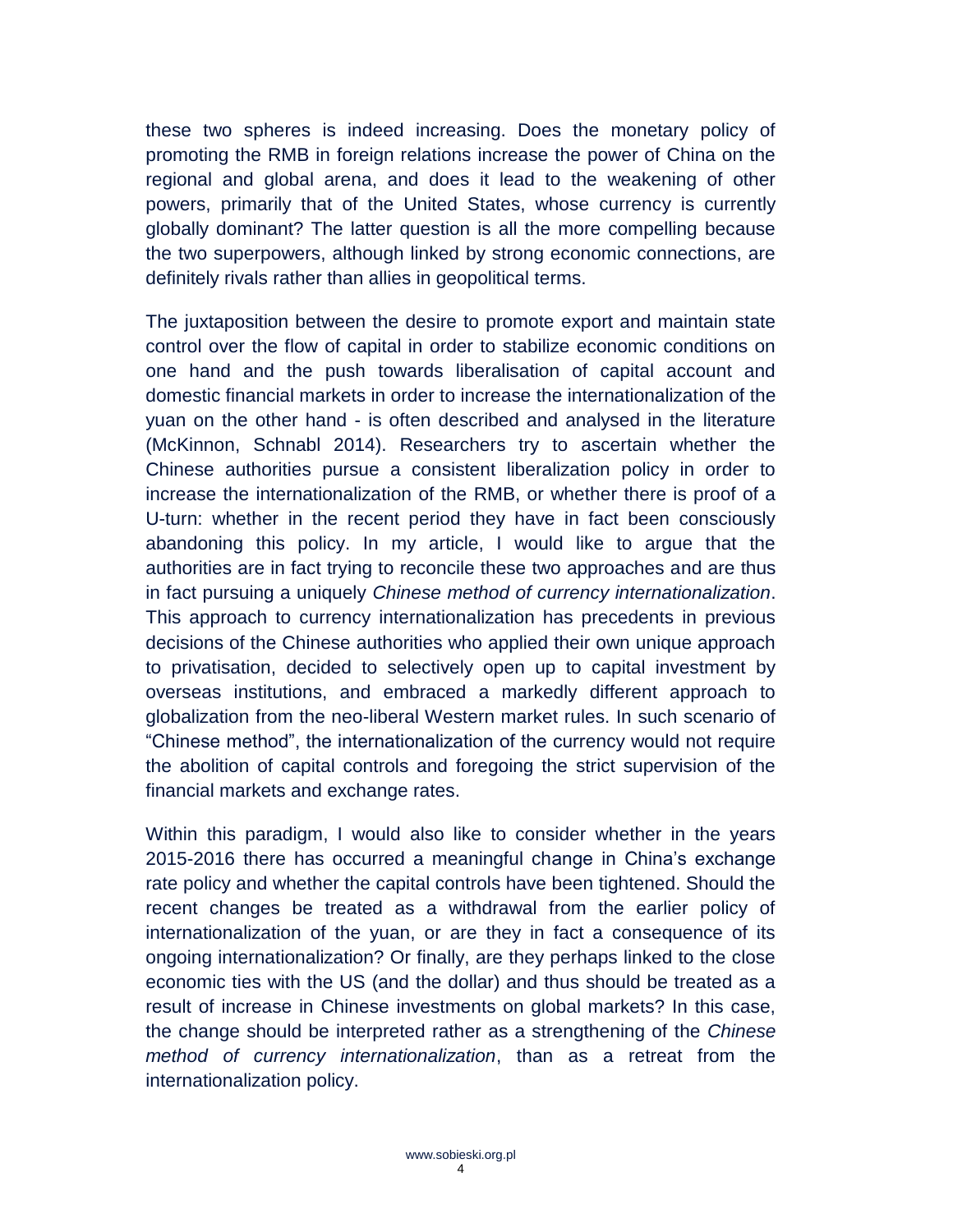#### <span id="page-4-0"></span>**RMB internationalization: instruments and results**

The policy of internationalization of the yuan accelerated in the first decade of the twenty-first century. The new impetus in the policy can be seen as a reaction to the financial crisis, which broke out in 2007 (Jiang 2010, p. 617). One of the most important instruments of the policy are bilateral agreements with foreign central banks, which make it easier to accumulate foreign exchange reserves in RMB and provide liquidity to those countries in the event of difficulties in their financial systems and thus facilitate and stabilize bilateral trade and investment. According to the People's Bank of China (PBC), approximately 50 central banks or other monetary authorities in the world hold currency reserves in the yuan (PBC 2016, p. 73). Furthermore, the Chinese central bank has signed contracts to open currency swap lines with 33 national monetary authorities (PBC 2016, p. 74). These are typically three-year (and most often renewable) contracts concerning the RMB exchange for local currency, which can be invoked in the case of problems in local financial systems, and which secure bilateral trade and investment. $2$ The first such contract was signed in 2008 with the Republic of Korea. The policy of concluding these agreements is mainly directed at other countries in the region, including members of the  $ASEAN+3^3$  and the Shanghai Cooperation Organization, but also includes other countries who have robust political relations with Beijing, including the BRICS countries. $4$  In addition, such agreements were signed with the largest offshore financial centres clearing commercial and investment operations with mainland China, carrying out financial investments in RMB or having other important bilateral financial relations with China. For example, the largest swap lines were opened with two major financial centres outside of mainland China, namely with Hong Kong and Singapore, as well as with two major trading partners, the Republic of Korea and the EU (the agreement was signed with the European Central Bank) (Jiang 2014, p. 169).

 $2$  Currency swap is an agreement between two parties to exchange two currencies at a certain exchange rate at a certain time in the future.<br>3. ASEAN, Plue Three is a forum that fur

ASEAN Plus Three is a forum that functions as a coordinator of co-operation between the Association of Southeast Asian Nations and the three East Asia nations of China, Japan, and South Korea (officially the Republic of Korea).

<sup>&</sup>lt;sup>4</sup> BRICS is the acronym for an association of five major emerging national economies: Brazil, Russia, India, China and South Africa.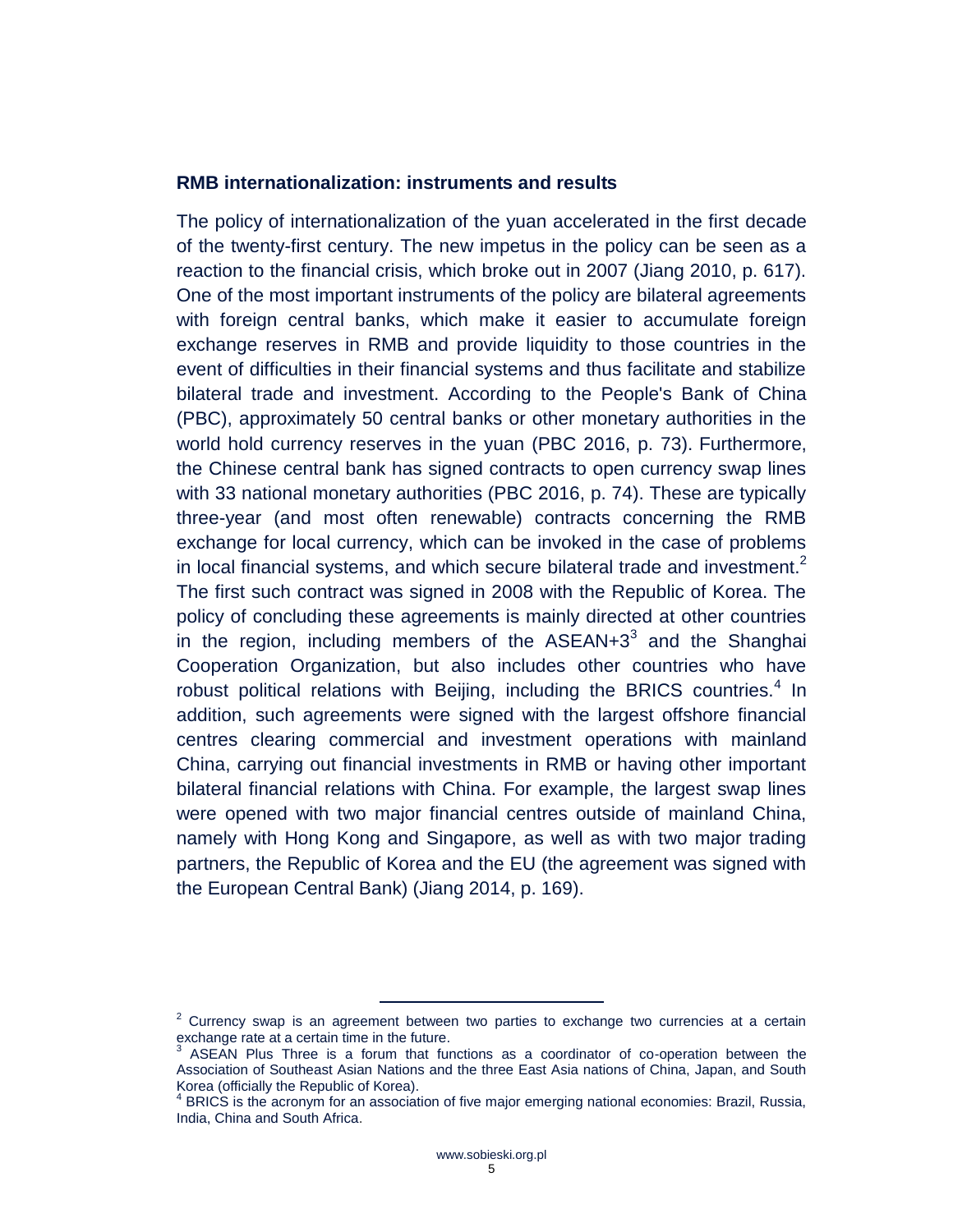In addition to the above-mentioned agreements, the PRC has signed no less than fourteen bilateral state agreements,<sup>5</sup> aimed at supporting trade in RMB, including in particular making it possible to make payments in that currency for energy and other raw materials used by the Chinese economy. In addition, a large number of the contracts is of political importance, as they constitute proof that it is the intention of both states to tighten their mutual cooperation. Such is e.g. the nature of agreements signed with all the BRICS countries (Chin 2014, pp. 203-207; Jiang 2014, p. 178), which should be interpreted as a sign that the signatories pursue a system of cooperation which would be an alternative to the West and that they strive towards building a multi-polar world order.

The aforementioned agreements were complemented by a pilot programme enabling cross-border trade in RMB between mainland China and Hong Kong and Macau. Launched in 2009, it initially had a very limited territorial scope (only five cities in Guangdong province and the Yangtze River Delta were involved.) In the following years, it has been extended to other Chinese provinces and, in addition to trade, it started to include provisions to pay for services (from 2010) and make direct investments (2011) (Xu, He 2016). The programme illustrates the typical behaviour of Chinese public authorities in the sphere of economic policy. It starts typically with the cautious launch of a pilot programme, and if it is successful, the programme is further expanded with regard to both its territorial and substantive scope. In the case of this specific programme, its scope was expanded from the settlement of commercial transactions to include services, direct investment and finally also more advanced financial services. The actions of the Chinese authorities are also very pragmatic: they are supposed to facilitate trade and investment but also secure other political benefits. For example, in 2011, the PBC launched another pilot programme whose goal it was to allow for Chinese outward investments to be denominated in RMB. It was a government programme that encouraged Chinese businesses to invest abroad (the *Go Out policy*) (Shambaugh 2013).

Gradually, the Chinese authorities have made it possible for external investors to make portfolio investments in RMB. It was crucial therefore to promote offshore financial centres, especially Hong Kong, which accounts for approximately 40% of all foreign transactions denominated in the yuan and also often acts as an intermediary for other offshore financial centres in

<sup>5</sup> With Belarus, Brazil, Kazakhstan, Kyrgyzstan, Laos, Mongolia, Myanmar (Burma), Nepal, North Korea, Russia, South Africa, Taiwan and Vietnam.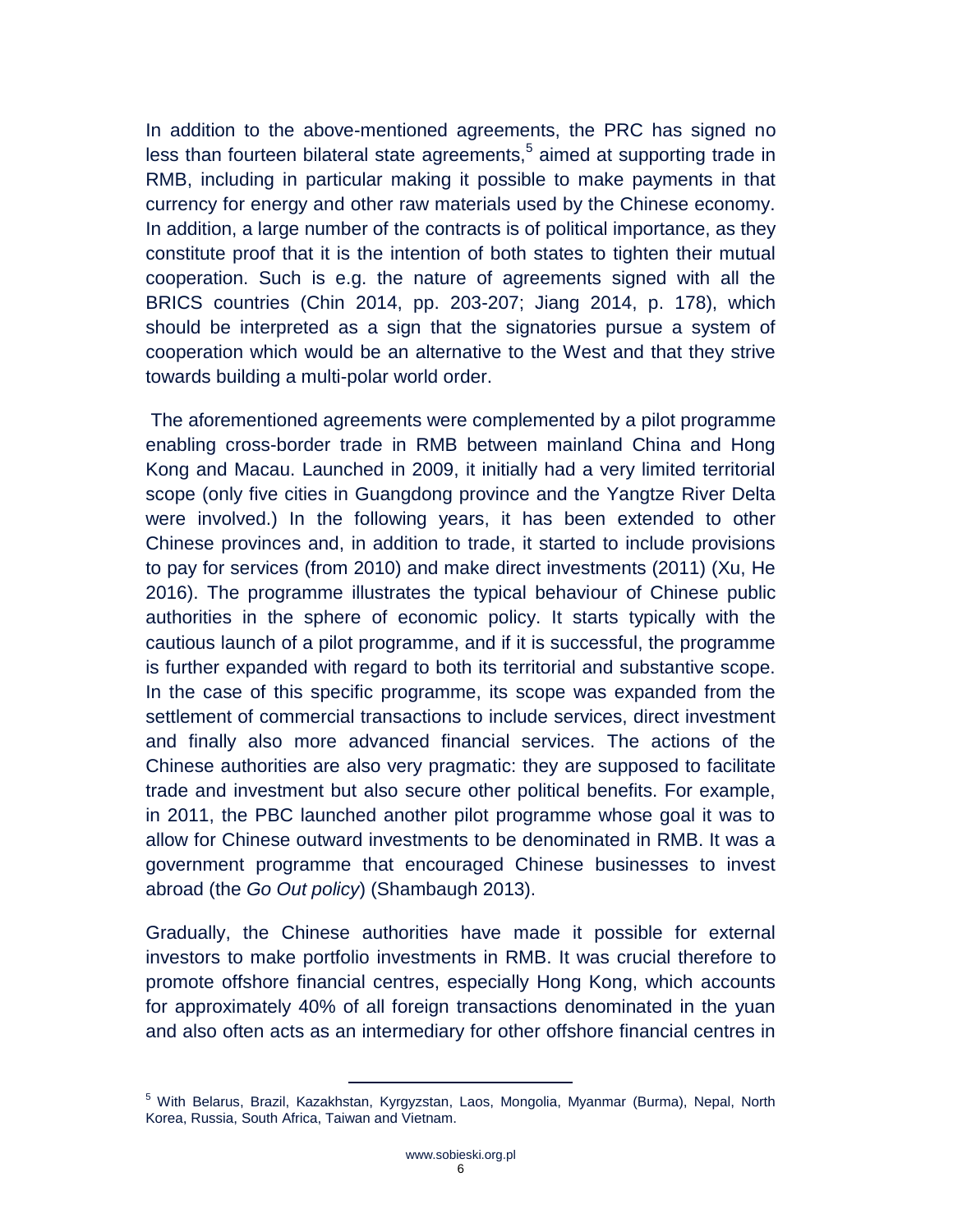their relations with mainland China. Another important centres are Singapore (over 20% of transactions) and London (nearly 20%) (BIS 2016a, p. 72). The main instrument of financial investment are the "dim sum bonds," issued for the first time in 2007 in Hong Kong by the China Development Bank. The accumulated capital was then invested in securities in mainland China. Although the instrument was dedicated primarily to foreign entities, it was mainly used by Chinese institutional investors (Xu, He 2016, p. 111). The 2011 agreement between the monetary authorities of China and Hong Kong made it possible to invest in other financial instruments denominated in RMB, including spot $^6$  and forward<sup>7</sup> contracts. Another form of internationalization of the yuan was the 2011 launch of a programme for qualified foreign institutional investors (RMB QFII), which allowed selected external financial institutions to invest their capital in securities on China's internal market. The programme was organized in a similar way to the dim sum bonds, as the funds collected in Hong Kong were then reinvested in mainland China. The programme was gradually expanded in such a way as to involve more and more foreign entities and to gradually raise the caps on annual investment. A sister programme which was launched some time earlier (in 2006), allowed domestic investors to invest in foreign assets (the so-called QDII programme). $8$  One more instrument of the internationalization of the yuan were the pilot programmes that allowed cross-border lending, which were initially limited to exchange between several special economic zones in mainland China and Hong Kong (the 2012 programme).

One additional element of internationalization of the RMB should also be considered, namely, the Chinese cross-border inter-bank payment system (CIPS), launched in 2015. It was originally intended to compete with the SWIFT, $9$  but in 2016 China signed an agreement with the SWIFT system operator in order to use its standards and its telecommunications network to conduct international transactions under CIPS. This is an example of the gradualist strategy of the Chinese authorities, who are creating their own international payment system based on the ready-made standards and networks of an existing international organization. As the next stage, the

 $6$  Spot transaction is the normal settlement day when the transaction is carried out as soon as practical, in the foreign exchange market spot is normally two banking days forward for the currency pair traded.

<sup>7</sup> In finance, a forward contract or simply a forward is a non-standardized contract between two institutions (for instance banks) to buy or to sell an asset at a specified time at a price agreed upon today, making it a type of derivative instrument. Forward contracts are very similar to futures contracts, except they are not exchange-traded, or defined on standardized assets.

<sup>8</sup> Qualified Domestic Institutional Investor (QDII).

<sup>&</sup>lt;sup>9</sup> Society for Worldwide Interbank Financial Telecommunication.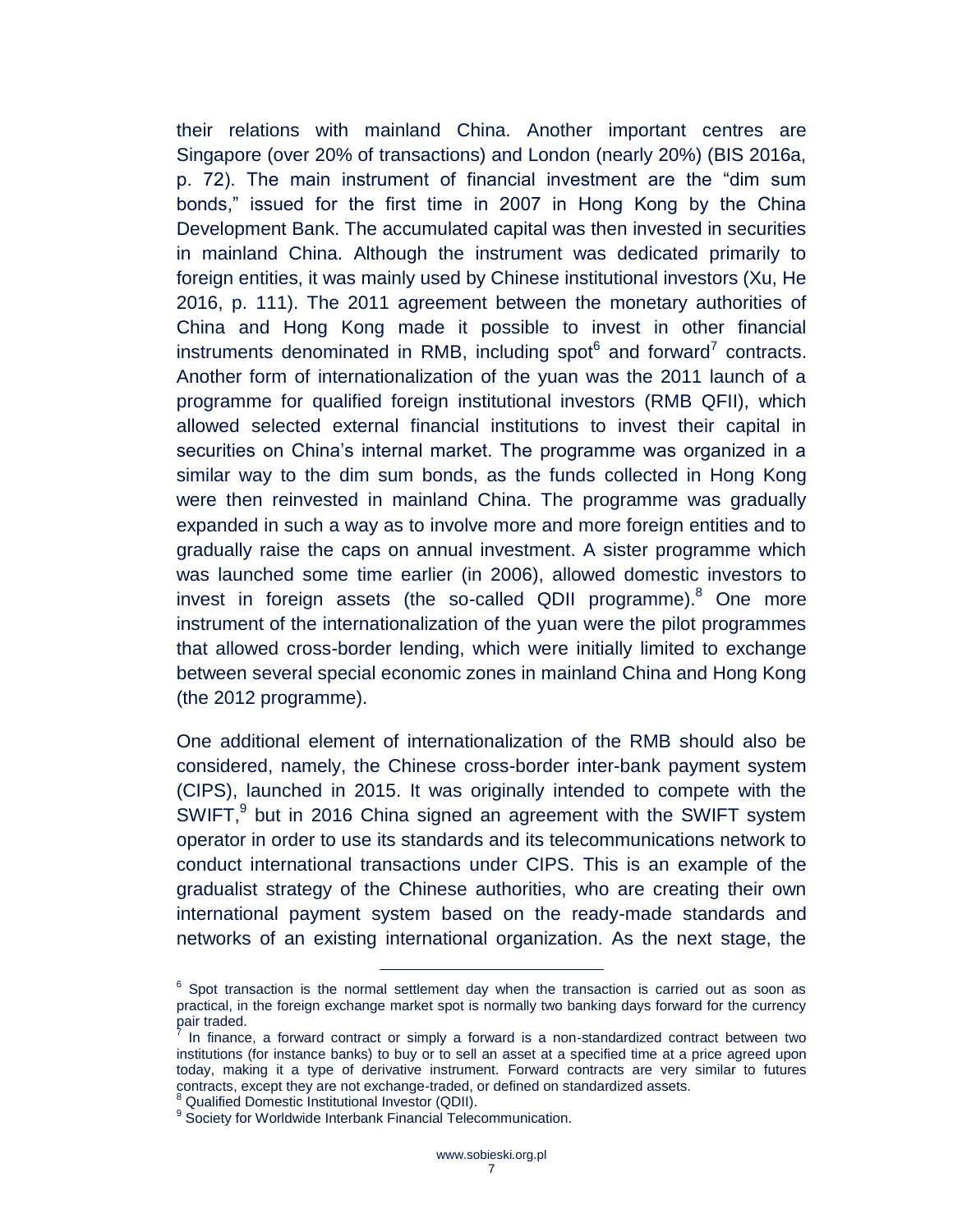Chinese system will surely increase its autonomy, and will gradually become independent from the SWIFT data flow. Even so, according to the SWIFT sources, the introduction of the CIPS settlement system and the consistent development of financial instruments offered in offshore financial centres is a proof of the gradual internationalization of the yuan (SWIFT 2017, p. 1). Most cross-border transactions with the use of CIPS belong to the category of trade, although the volume of capital investments is also gradually increasing. According to Chinese reports, financial services transactions accounted for less than 10% of the total volume of cross-border operations in RMB in 2014. The rest were commercial transactions (IMI 2015, p. 26).

The above is a very important aspect of the internationalization of the Chinese currency. The RMB is primarily used for the settlement of trading operations and for foreign direct investments. It is used for portfolio investments only in a relatively small degree. In international trade, the yuan is used mainly in economic exchange with China's immediate neighbours, primarily in transactions made through the Hong Kong financial centre. According to experts, at this stage, the internationalization of the yuan primarily affects the economic exchange in the region. For some South-East Asian countries, the role of the yuan in trade is already bigger than that of the US dollar (Henning, Katada 2016, pp. 65, 71; Kwon 2015, p. 97). The connection of the regional currencies exchange rates to the RMB is also growing, and the relative role of the US dollar is declining as a result of increasingly strong links between the Chinese economy and other economies in this part of the world.<sup>10</sup>

However, on a global scale, the role of the yuan is still relatively negligible. In 2016, central bank reserves in RMB amounted to only about 2% of all foreign exchange reserves, while those denominated in the US dollar amounted to more than 63%, and in the euro to more than 20% (IMF 2017). According to the Bank for International Settlements, the Chinese currency is eighth in terms of trading volume in the world's currency markets (BIS 2016b, p. 3). Although the scale of transactions in the purchase and sale of the yuan systematically increases (the volume of daily transactions made with the use of RMB almost doubles year-on-year), in April 2016 they still accounted for only 4% of all operations. By comparison, the share of Chinese exports in the global trade was about 14% in 2015 (and

 $10$  The currencies of Malaysia, Philippines, Singapore and Thailand are linked to juan. Cf. Henning 2014, pp. 89-110.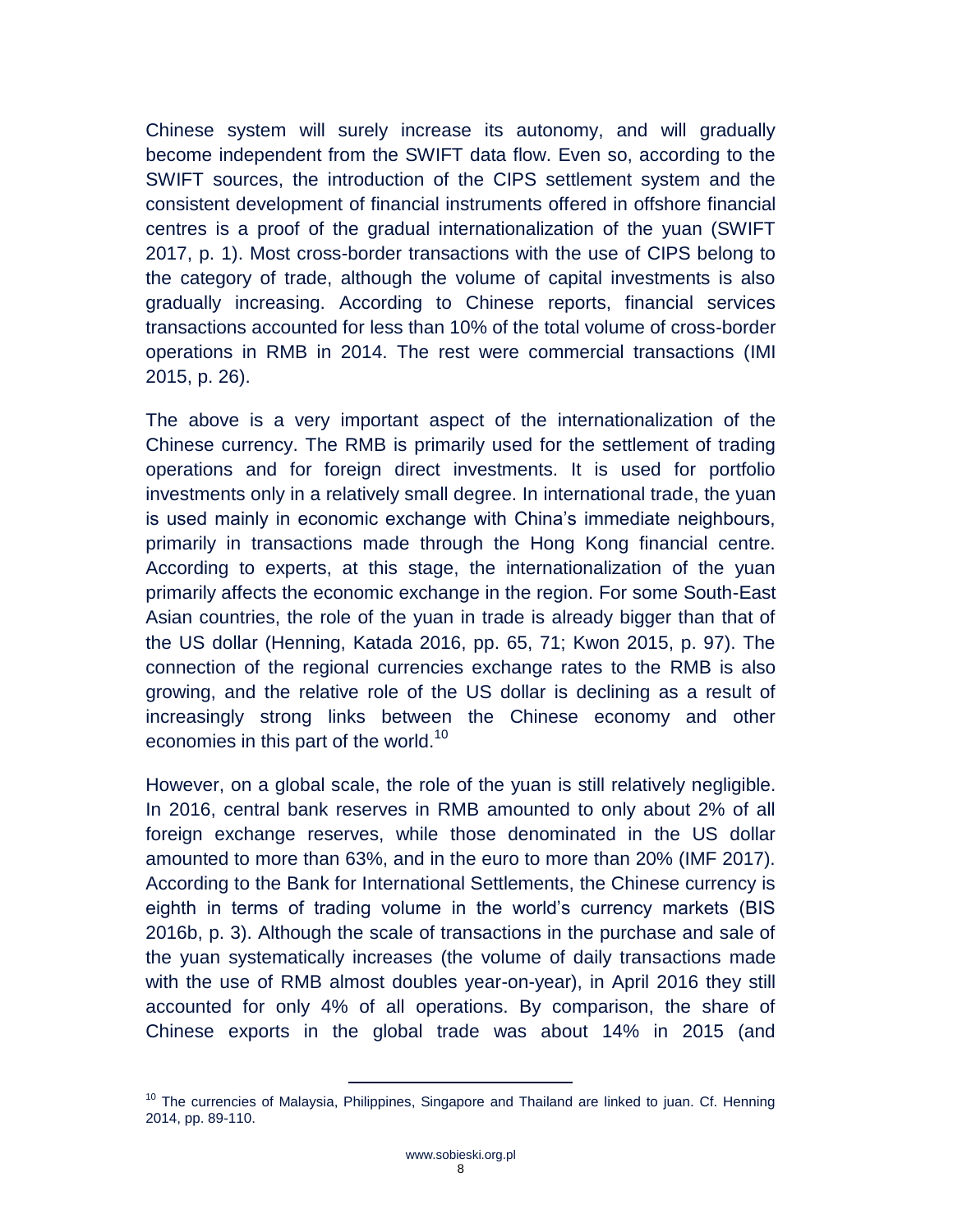additionally, Hong Kong's export share was 3%.) (WTO 2017, p. 94). The US dollar remains the dominant currency in the Bank for International Settlements while at the same time, the role of the second most important currency, the euro, is declining steadily. Moreover, other data from the Bank of International Settlements indicate important role of the exchange pair of the yuan and the US dollar (95% of all transactions) (BIS 2016a, p. 43). This points to the relatively small international role of the Chinese currency, and therefore to the small scale of its exchange with local currencies or other international currencies. Transactions denominated in the yuan represent only less than 30% of all payment operations in Chinese trade exchange (BIS 2016a, p. 72). Less than 20% of Chinese outbound direct investments are made in RMB (IMI 2015, p. 28). Furthermore, international bonds denominated in RMB account for only 0.4% of the global bond market (IMI 2015, p. 30). Even in Hong Kong, the main international financial centre for the RMB, deposits in that currency amount to only about 10% of all foreign currency deposits (McKinnon, Schnabl 2014, p. 16).

Adding further instruments that enhance the internationalization of the RMB does not mean that the state authorities are withdrawing from careful supervision of the financial markets or are moving towards abolition of capital controls (McCauley 2013, pp. 101-115; Jiang 2014, p. 181; Kwon 2015, p. 93). The presence of the yuan on the global markets is intended primarily to serve the Chinese economy and the domestic enterprises, so by definition it is not intended to be used in symmetrical reciprocal relations with external partners. For example, thanks to a bilateral agreement signed in 2012, RMB trading on the Japanese foreign exchange market was introduced. At the same time, the Japanese investors gained very little access to the Chinese bond market when compared to the relative availability of Japanese securities to the Chinese investors (primarily the PRC monetary authorities and related investment funds.) Foreign entities are encouraged to trade in RMB, including investing in mainland China, as long as it is conducive to the development of the Chinese economy and to the stabilization of the local financial market.

In addition, it should be noted that the international role of the RMB serves to exert political pressure. For example, London has become the largest financial centre outside of Asia for the RMB, but this position came at a price: the British authorities had to support China's bid to be granted "market economy" status by the World Trade Organization (WTO) and to recognize the PRC's full sovereignty in Tibet (Jiang 2014, p. 181). This was a classic geo-economic manoeuvre on the part of China, as an economic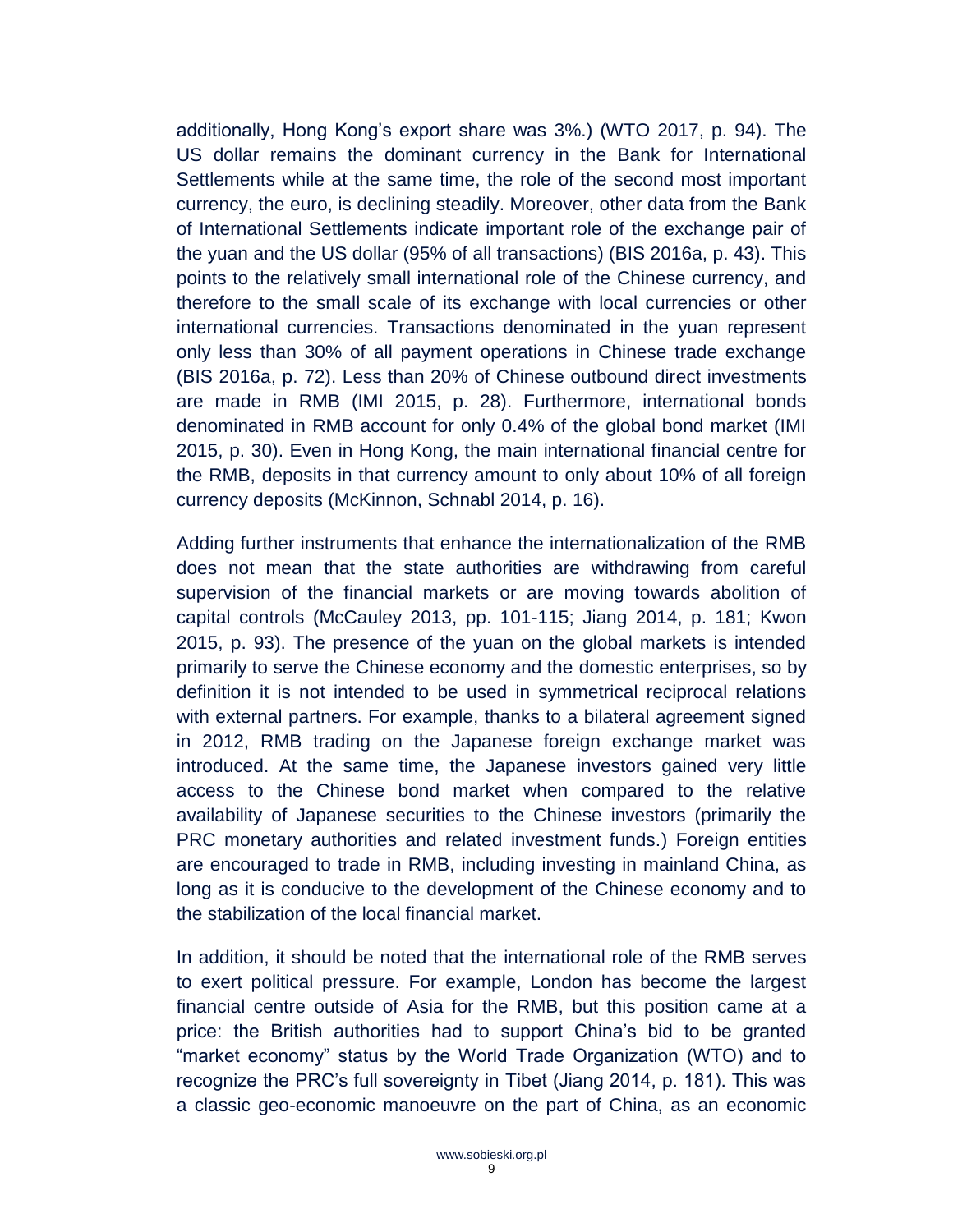instrument (in this case, the internationalization of the yuan) was used to gain geopolitical benefits (Grosse 2014).

#### <span id="page-9-0"></span>**Correction of Chinese policy**

For many years, Chinese authorities were struggling with the appreciation of the yuan, which was driven by China's very high economic growth and the influx of capital into the country, primarily in the form of foreign direct investments. The Chinese currency was also a relatively attractive investment option in the context of loose monetary policies of the US and the EU after 2008. The yuan's attractiveness was also underscored by higher interest rates in the PRC, and thus by higher returns on equity investments than would not have been possible in highly developed markets. Under such conditions, the policy of the internationalization of the yuan and the gradual liberalization of capital account, which was related to this policy, contributed to additional influx of capital into China and to the strengthening of the yuan exchange rate (McKinnon, Schnabl 2014). This tendency was unfavourable for export activities, which led the Chinese central bank to intervene in order to curb appreciation of the RMB versus the US dollar. The side effect of these operations was the accumulation of huge foreign exchange reserves. In mid-2014, the reserves reached a total of 4 trillion dollars. For this reason, the state authorities began to actively encourage Chinese investments abroad, and the internationalization of the yuan was also planned to help find a productive use for the huge capital reserves.

The situation began to change in 2014. Most importantly, that year the US monetary authorities ended their quantitative easing policy, implemented in the aftermath of the financial and economic crisis of 2007-2010. This led to the appreciation of the dollar, as investors were expecting  $\text{FED}^{11}$  interest rate hikes and acceleration of the US economic growth. Naturally, this has adversely affected exchange rates in the emerging markets, including China, where it led to the devaluation of the yuan. In addition, new forecasts released at that time predicted a significant slowdown in the pace of growth of Chinese economy, and estimated a slump of returns on investment in this market. That is why the year 2015 witnessed a collapse on the Chinese stock exchanges and considerable capital outflow from China as well as a marked loss of investors' interest in Chinese currency. The culmination of all these unfavourable tendencies was the one-off devaluation of the RMB by

 $11$  The Federal Reserve System is the central bank of the United States of America.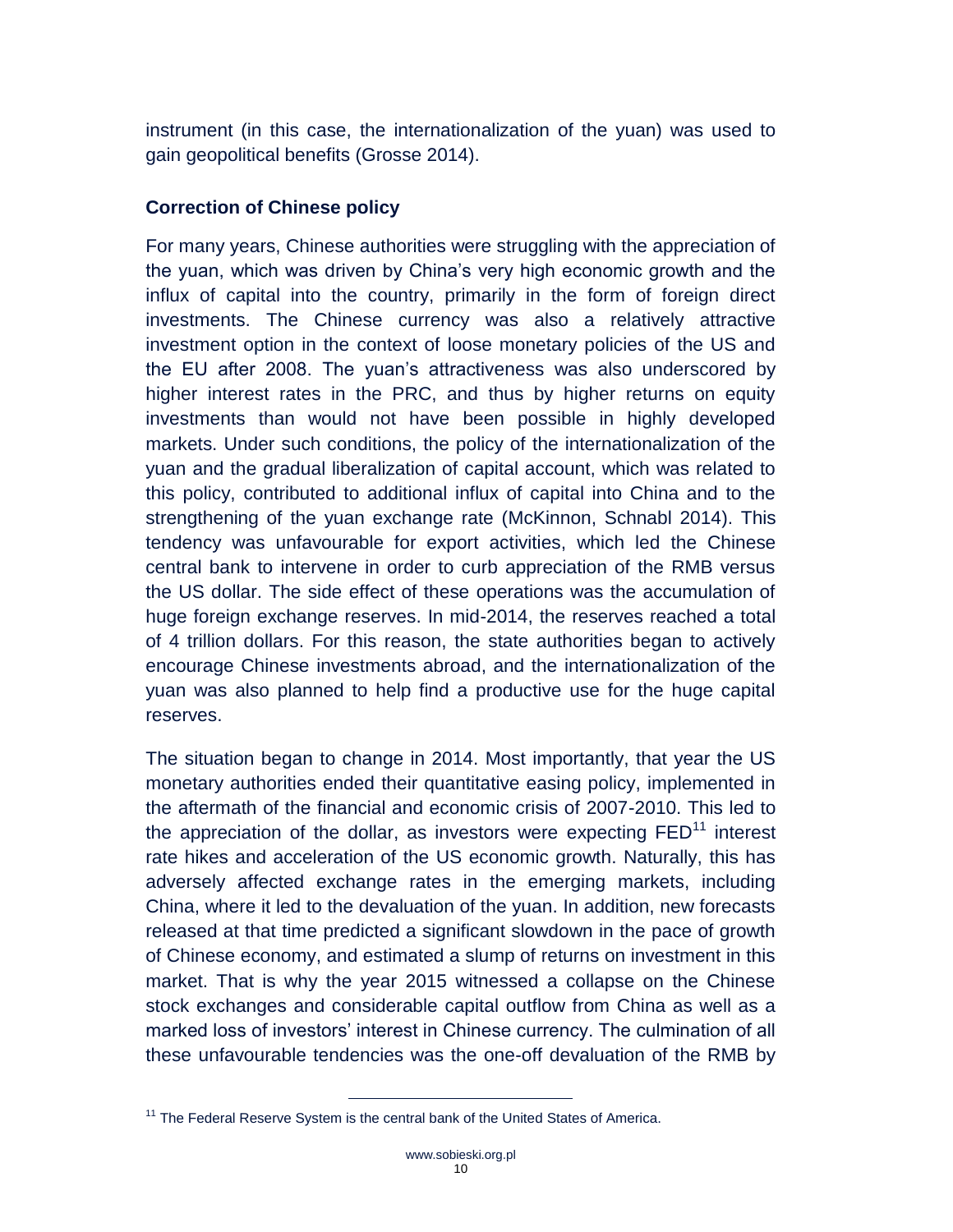2%, effected by the Chinese monetary authorities in August 2015. As could be expected, the intervention only exacerbated the investors' attitudes towards the Chinese currency. While earlier the PBC data had showed that the year-on-year volume of foreign equity investment in RMB-denominated assets was steadily increasing, in August 2015 this trend was reversed, and a growing number of foreign investors began to sell such securities (PBC 2016, p. 168). In 2016 there also occurred a significant reduction in payments made in RMB (almost by 30%) using SWIFT, compared to the previous year.<sup>12</sup> Thus, the flight of investors from the Chinese currency has contributed to slowing down the process of internationalization of the yuan.

The aforementioned decision of the American FED was of fundamental importance for the change of investors' moods. Nevertheless, the development of Chinese financial markets and the increasing the liberalization of cross-border capital flows also played a part. In times of boom, these factors ensured the influx of capital, but in a situation of crisis in both global and local financial markets, they caused an outflow of capital from China and a slump in RMB-denominated investments. Another cause of the outflow of capital was the fact that many Chinese enterprises had taken out foreign loans, most often denominated in US dollars, when the conditions for doing so were very favourable as a result of the FED's quantitative easing policy. In 2015 and 2016, the debtors had either to pay off these debts, or hedge against further decrease of the yuan exchange rate, and thus had to amass dollar reserves in order to repay the loans. Therefore, the PRC monetary authorities tried to intervene in the foreign exchange market in order to limit the devaluation pressure. An excessive and overly fast currency depreciation was detrimental to the stability of the Chinese economy, and had especially harmful effects for those companies that had taken out loans abroad. This led to a decrease in foreign exchange reserves, which at the end of 2016 were already at the level of approximately 3 trillion USD.

One other factor in this situation was the government's policy to encourage Chinese outbound investments. In practice, this only increased the outflow of capital, including the depletion of dollar reserves and other currency reserves. An important role in this policy is played by the largest investment fund in the world, i.e. China Investment Corporation (CIC), founded in 2007, which currently has approximately 650 billion of assets under management

 $12$  It is worth noting that the SWIFT payment in RMB compared to other currencies was relatively low, but it was also down from 2.31% of the value of all transactions in 2015 to 1.68% in 2016. Cf. SWIFT 2017, p. 1.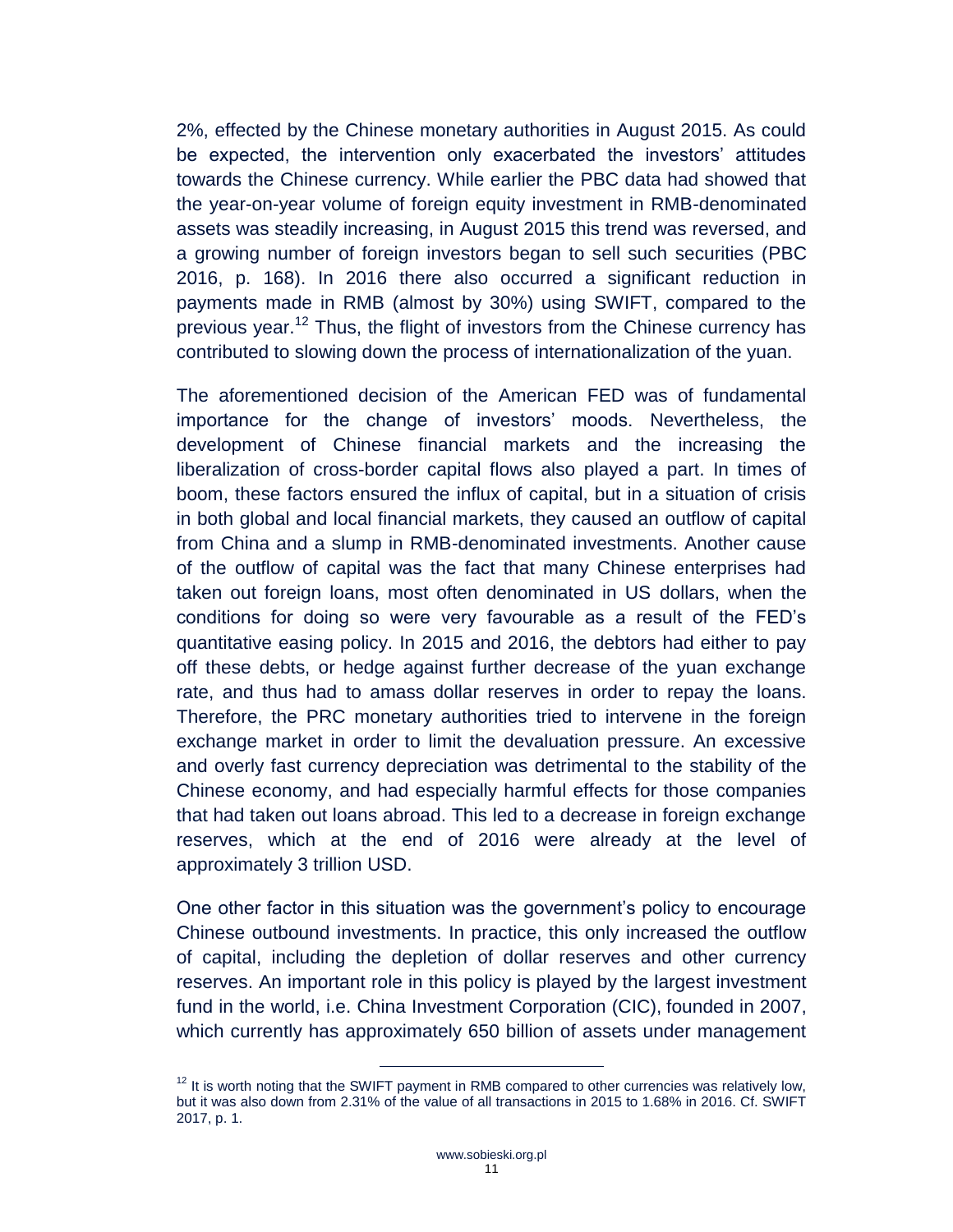(Pekkanen, Tsai 2016). For example, in the year 2016, Chinese investments in the EU reached a record high of more than 35 bn euros, four times more than the total of comparable European investments in the PRC in the same period. In Germany alone, in 2016 the total sum of investments by Chinese companies and funds amounted to 11 bn euros. It should also be added that Chinese companies invested in Europe mostly in sectors that would be inaccessible to foreign investors in China. $13$  This constatation illustrates the asymmetrical approach of the PRC to foreign investment and its protective approach to sectors that are considered strategic. In 2016, the Chinese also made record investments in the US, with the total exceeding 45 bn dollars.<sup>14</sup> All in all, the scale of Chinese acquisitions in 2016 exceeded 200 billion dollars globally (in the EU and US alone, they are estimated at over 94 bn dollars). This sum would be bigger by at least 75 bn dollars, were it not for if not for the restrictions imposed by Western governments (mainly in the EU, US and Australia) and the capital account restrictions imposed by the PRC monetary authorities.<sup>15</sup>

On the one hand, internationalization of the currency clearly remains an important goal for the Chinese policy-makers and an instrument of China's economic policy. It stabilizes the conditions for trade and increases opportunities for Chinese outward investments. On the other hand, devaluation of the RMB and the outflow of capital in the years 2015-2016 posed a risk to the stable economic growth of the PRC. For this reason, the authorities tightened control of capital account in order to contain the flight of funds and investments denominated in the yuan. Such restrictions were also imposed on Chinese outbound investments. For example, state authorities have tightened control over foreign acquisitions and mergers whose value exceeded 10 billion dollars and over transactions of more than 1 billion dollars, if they were outside the investor's core business or pertained to real estate.<sup>16</sup> The renminbi transfers from Chinese companies abroad were also limited if they exceeded 30% of shareholder's equity. The State Administration of Foreign Exchange closely monitored foreign transfers (such as dividends), including those of Western corporations operating in China, often delaying such transfers. Such restrictions reduced access to the yuan in offshore financial centres and they also influenced commercial transactions, especially those carried out on credit and involving

<sup>13</sup> Financial Times, 11.01.2017, p. 4.

<sup>14</sup> Financial Times, 3.01.2017, p. 4.

<sup>15</sup> Financial Times, 6.02.2017, p. 1.

<sup>16</sup> Financial Times, 30.11.2016, p. 1.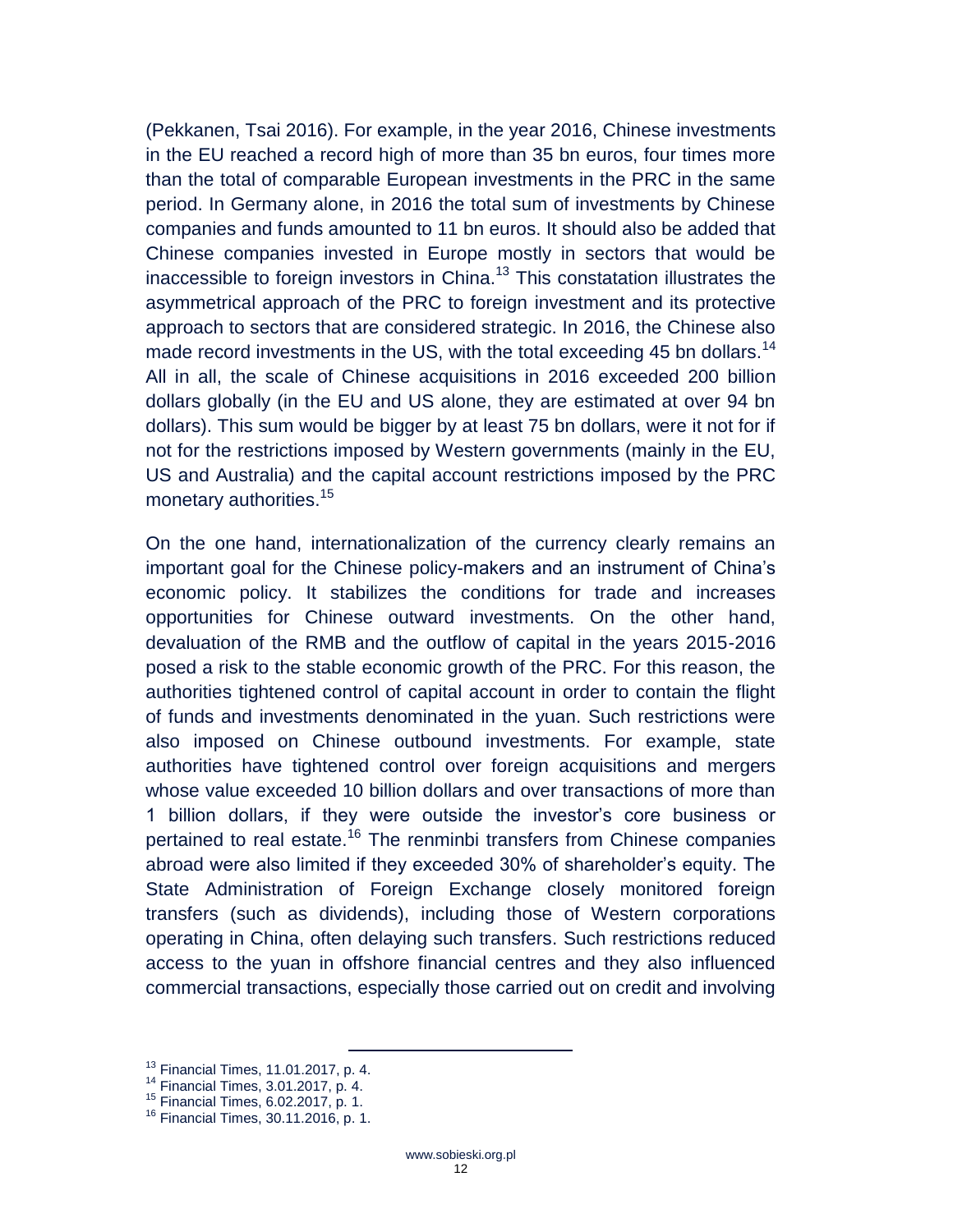asset-backed securities in mainland China.<sup>17</sup> Restrictions have also been placed on banking operations: e.g. by stipulating that transfers abroad were only possible if an equivalent (or greater) amount is paid into China from abroad at the same time.<sup>18</sup> Furthermore, restrictions were imposed on extant programmes for Chinese institutional investors interested in foreign equity investments (including QDII.)<sup>19</sup> Restrictions have also affected individual investors, especially in the sphere of acquisition of foreign real estate, securities and insurance programmes.<sup>20</sup> Other miscellaneous restrictions were imposed, e.g. regarding gold imports.<sup>21</sup> All these actions weakened the internationalization of the RMB.

At the same time, Chinese companies were encouraged to transfer foreign loans to China. Foreign investors were likewise incentivized to increase their exposure to the Chinese capital market. For example, in 2016 the RMB QFII investment caps were increased<sup>22</sup> and global corporations were allowed to purchase advanced financial products, such as the high-risk asset-backed securities. $23$  In this case, the instruments used to internationalize the yuan were used to increase the inflow of capital into China. This shows very clearly that the Chinese authorities are using a range of different instruments, both to promote the RMB on the regional and global markets and to control the capital account and exchange rate policy. These instruments can be deployed simultaneously, according to the need of the moment, and can be adapted to local conditions and the situation on the global financial markets.

#### <span id="page-12-0"></span>**The regional dimension of the PRC policy**

 $\overline{a}$ 

The Asian crisis (1997-1998) was a shock to all economies in East and South-East Asia. It led to a heated debate on the possibility of introducing more institutionalized monetary co-operation in the region. As early as in September 1997, the Japanese Finance Minister proposed the establishment of the Asian Monetary Fund (AMF), modelled on the International Monetary Fund (IMF). It was envisaged to help the economies of the region in time of crisis, as well as support them in times of diminishing liquidity or other dangers in their national financial systems. The proposal

<sup>17</sup> Financial Times, 25.01.2017, p. 2.

<sup>18</sup> Financial Times, 23.01.2017, p. 1.

<sup>19</sup> Financial Times, 29.02.2016, p. 3.

 $^{20}$  Financial Times, 4.01.2017, p. 4.

<sup>21</sup> Financial Times, 1.12.2016, p. 2.

 $22$  Financial Times, 8.06.2016, p. 5.

<sup>23</sup> Financial Times, 4.03.2016, p. 1.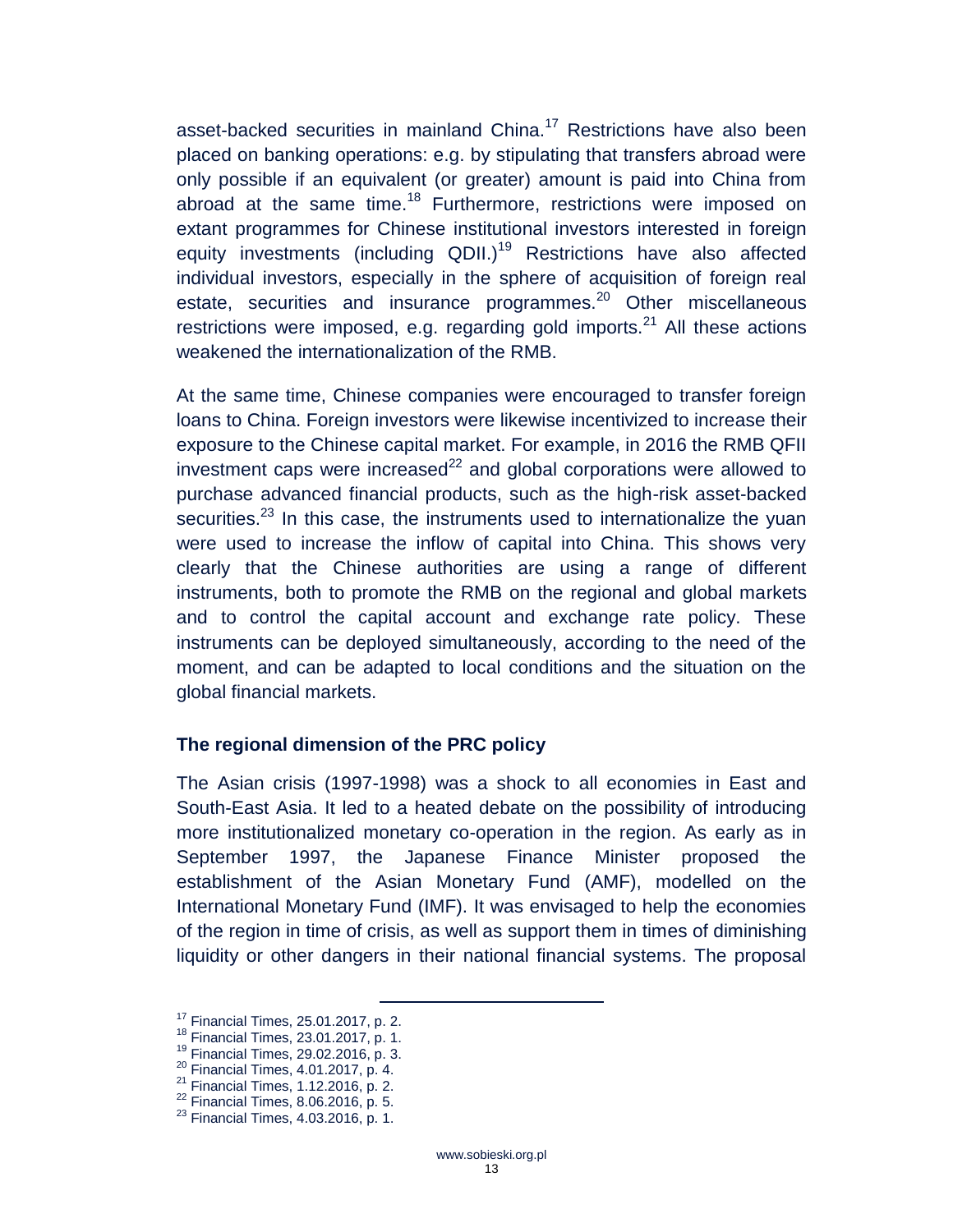met with a hostile reaction of the US, who argued that Japan is trying to use the crisis for its own benefit, seeing it as a springboard to increase its monetary power. Some American politicians went on record accusing Japan of making a bid for regional hegemony (Jiang 2010, p. 608). In view of such reactions in America, the IMF also met the proposal with reluctance. China kept silent about this plan, but in truth was also unwilling to support it because it feared Japanese domination in monetary affairs. In this way, geo-economic objections and rivalry between the United States, Japan and the People's Republic of China effectively put paid to this proposal (Grimes 2009, pp. 204-217).

Another Japanese proposal stipulated the introduction of a regional settlement currency called the Asian Monetary Unit.<sup>24</sup> The idea was first formulated by the Japanese Institute of International Monetary Affairs in 1998, and subsequently re-launched by the Asian Development Bank (an institution dominated by the political influence of Japan and the United States) in 2005. Initially, the idea was to tie regional currencies to a common basket of three currencies: the US dollar, the euro and the Japanese yen. Later it was modified in such a way as to reflect only the interrelation of regional currencies. The solution was modelled on the example of monetary cooperation in Europe. Its goal was primarily to stabilize the exchange rates in the region, thus counteracting another possible crisis and facilitating trade.

The proposal was summarily blocked by China. Fundamentally, China was against tying the currencies of the region too closely to the dollar and the yen, and thus disregarding the Chinese ambitions of the internationalization of the yuan. Additionally, the long-term strategy of the PRC was to undermine the role of the US and Japanese currency in the region. At that time, the Japanese economy was more powerful than the Chinese, and Japan as a consequence played a much more dominant role in the region than China. Such strong monetary co-operation would probably consolidate Japan's leading role and hamper the PRC's regional ambitions. It would be all the more likely as in a second version of the monetary union proposal the weight of the Chinese currency in the basket was clearly lower than that of the yen, which would further favour Japanese economy. In addition, the stabilization of exchange rates could make it difficult for Chinese authorities to control the RMB exchange rate, thus lowering the competitiveness of

 $24$  In 1998 this settlement currency was named Asian Currency Unit, in 2005 renamed as the Asian Monetary Unit.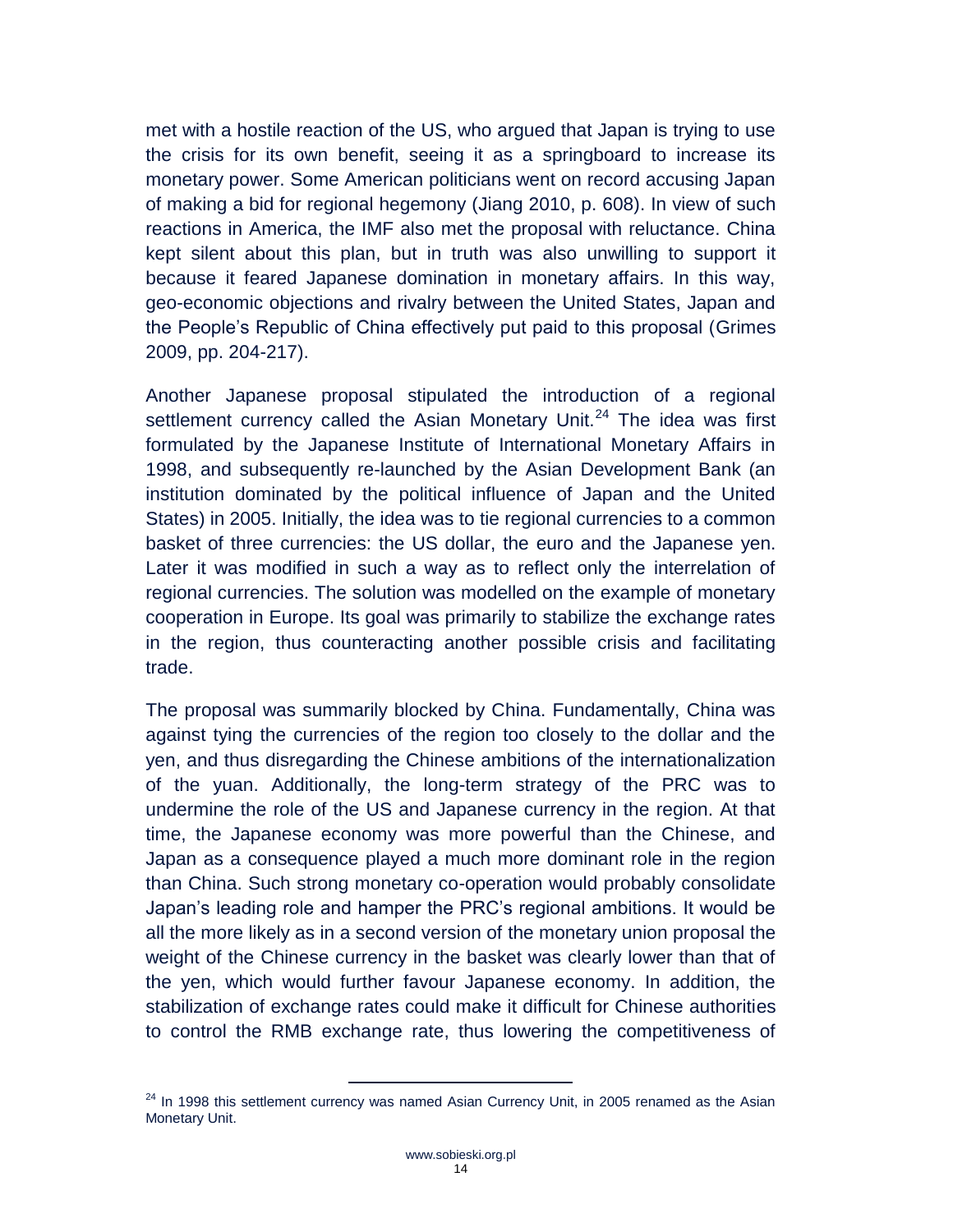Chinese exports. Thus, the idea of the common Asian currency was seen by China as a threat to its economic growth, as well as to its plans of internationalization of the yuan. In addition, Australia and New Zealand were invited to join the club and co-operate with ASEAN+3 countries on monetary matters, which was seen in Beijing as a covert introduction into South-East Asian monetary affairs of American allies, who could in the future threaten Chinese interests (Jiang 2010, p. 617). After the outbreak of the euro area crisis, the idea of an Asian currency was postponed indefinitely (Henning, Katada 2016*,* p. 67).

The Chinese strategy at the beginning of the twenty-first century was very cautious, favouring bilateral rather than multilateral solutions. As I argued above, China was particularly concerned about the introduction of overly institutionalized and binding forms of cooperation in the region. The Chines policy-makers saw that the creation of advanced international (or even transnational) institutions at this stage of China's economic development would limit the country's further growth potential, hampering its economic sovereignty and thus threatening its national security. Therefore, in 1998 the Chinese authorities proposed a loose formula for the dialogue between finance ministers and the central bankers of the ASEAN+3 grouping. In 2000, the group drafted a proposal for bilateral currency swaps between its members (the so-called Chiang Mai Initiative [CMI]). It was an plan that was energetically championed by the Chinese. The planned initiative was rooted in the desire to protect the signatory countries in case of difficulties in their national financial systems and to support economic exchange in the region. For this reason, it also enjoyed the support of other countries in South-East Asia. Nevertheless, it was much more timid than the earlier Japanese proposals for setting up a regional currency or a currency fund. In fact, this is probably why it met with the IMF's approval. The CMI was perceived as complementary to the activities of the IMF, and not as possible competition (Jiang 2010, p. 609).

The benefits resulting from this proposal for the PRC were self-evident. They mainly involved improving trade security and financial stability in the region. The fact that it was China who came up with the idea how to respond meaningfully to the problems of the region, and that it was spearheading the initiative also gave the PRC a measure of international prestige. Additionally, the risk of implementation of this proposal to China was negligible. The initiative was on a relatively small scale. It did not demand the creation of transnational institutions and mandatory exchange of financial information, and it offered great flexibility to all the countries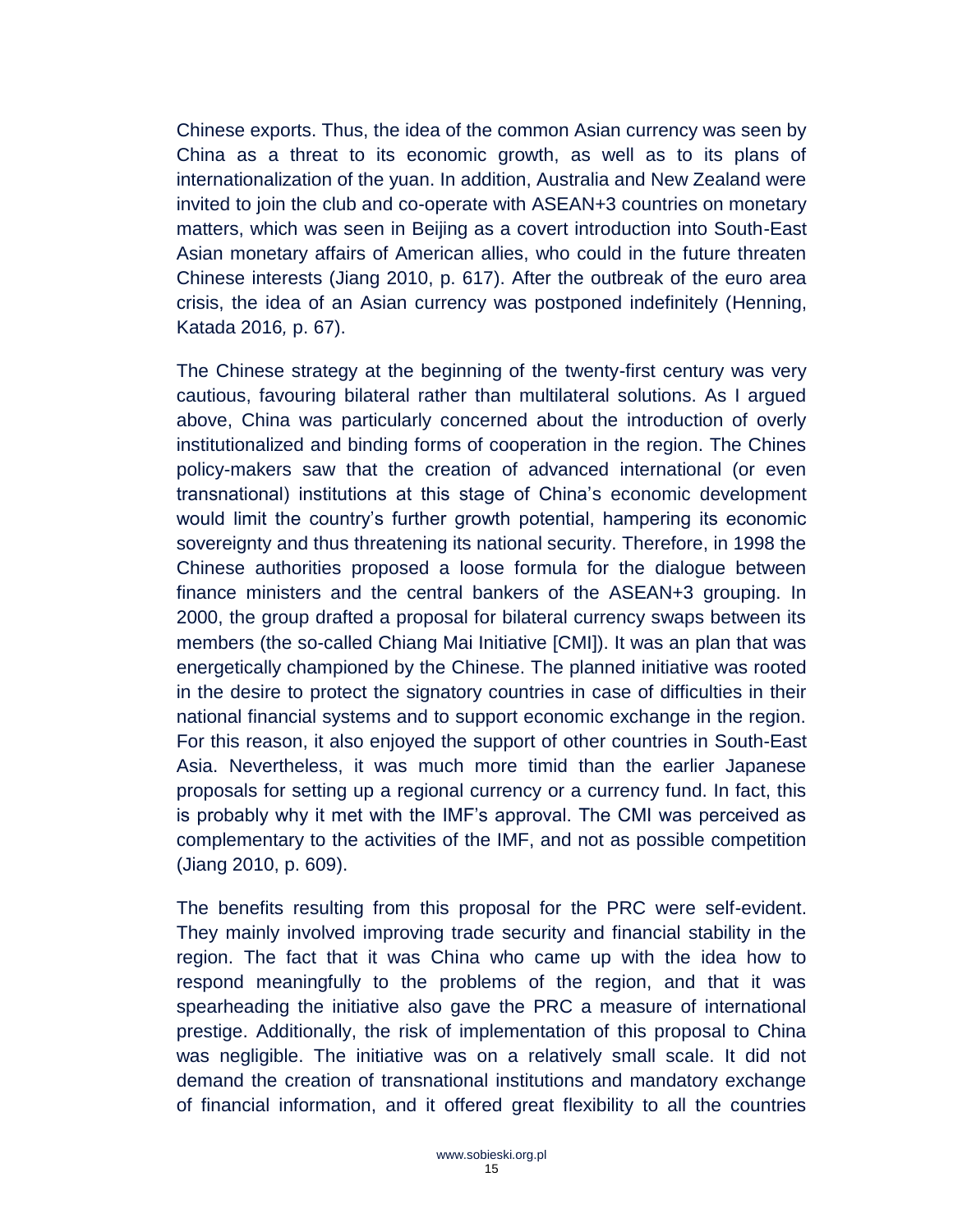involved. In addition, the swap agreements were based on the conditionality applied by the IMF and thus they guaranteed the solvency of the various partners.

Over the years, the Chiang Mai Initiative has been further deepened and developed, which is one more example of the Chinese strategy of gradually expanding the pilot solutions when they fulfil initial expectations. Thanks to the CMI, China has gained more and more influence in the region and in the world, and has therefore increasingly played a leading role in regional cooperation. In 2006, the finance ministers of the ASEAN+3 countries agreed to take the CMI formula to a new level by creating joint financial reserves that would provide security to the countries of the region in the event of crisis (CMIM). $^{25}$  Initially the reserves amounted to 80 bn dollars, and in 2009 they were increased to 120 bn dollars, eventually reaching the present level of 240 bn dollars. Thus, the CMI became a scheme similar to the Asian Monetary Fund, not only because of the creation of joint stabilization funds, but also because of the standards for macroeconomic supervision and conditionality for potential lenders, which were similar to those used in the IMF. However, there were also significant differences between the CMI and the original Japanese proposal of the previous decade. First of all, the financial contributions of China and Japan were comparable, and thus both countries had similar political influence on the functioning of the institution. This was a visible sign of China's growing structural position in the region.

The next stage of China's regional strategy was the establishment of its own international financial institution, which initially had only regional significance but is rapidly advancing to global prominence. In 2015, at the behest of the PRC, the Asian Infrastructure Investment Bank (AIIB) was launched. China is the leading founding member in that institution. The AIIB was modelled on the Asian Development Bank and on the World Bank (WB.) The new institution had the initial funds at the level of 100 bn dollars for infrastructure investments in Asia and other parts of the world. One of its goals was e.g. helping in the implementation of the ambitious "One Belt, One Road" programme, which, according to the Chinese leaders, is expected to cost as much as 1 trillion dollars within the next few years.<sup>26</sup> The founding members of the AIIB are 57 countries, including many EU countries (such as Great Britain, Germany, France, Italy and Poland). Another 25 countries from

<sup>&</sup>lt;sup>25</sup> Chiang Mai Initiative Multilateralization.

<sup>26</sup> Financial Times, 26.01.2017, p. 6.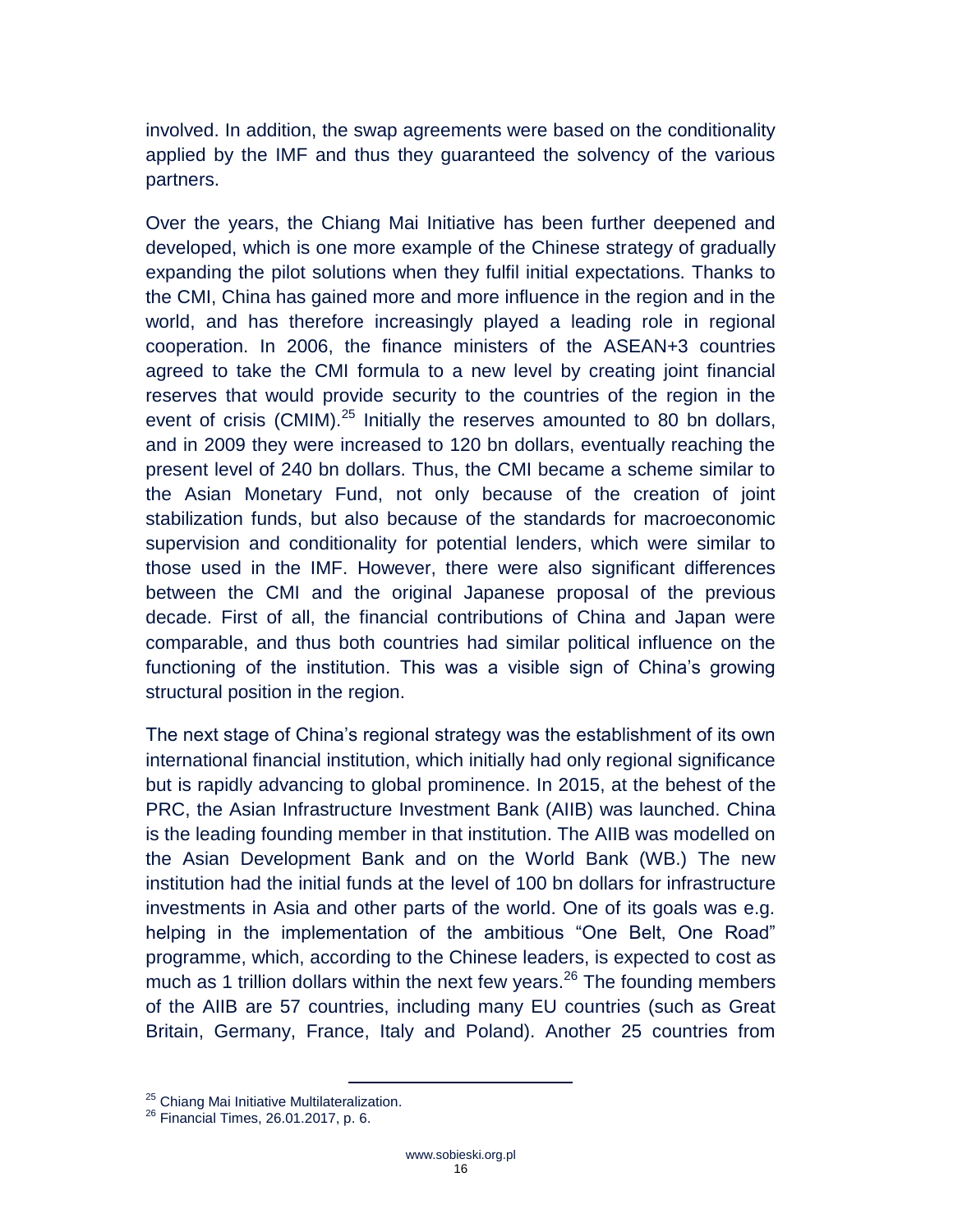Europe, Africa and South America are expected to join the initiative.<sup>27</sup> The project is thus a proof of the systematic growth of China's monetary power, which increasingly transcends regional boundaries. Over time, China tends to move from bilateral actions to increasingly institutionalized and multilateral forms of cooperation. This fact is reflected in the increased economic and political prominence of the PRC in the region and in the world. China's growing role is also visible in geo-economic terms. That is why several countries, such as the US or Japan, chose not to join the AIIB, and why American diplomacy sought to persuade its European allies not to engage in the project.

#### <span id="page-16-0"></span>**The global dimension of the PRC policy**

The final part of my analysis is the assessment of the global dimension of Chinese actions connected to the internationalization of the yuan. Also in the global dimension China's policy is gradualist, changing in accordance with the needs of the current stage of development of the PRC and flexibly adapting to reflect the international conditions. China is not planning to build an alternative to the existing system, created as a result of the Bretton Woods agreements, where the US and other Western states had a strong political advantage. Initially, the purpose of China was to join this system. However, since the global crisis, the PRC strategy is increasingly focused on reforming it, in order to increase the political influence of China, to support the process of internationalization of the RMB, and to counter the political dominance of the US and the US dollar in the global economy (Helleiner, Kirshner 2014; Cohen 2014). The overall aim is to delegitimize the current order as too liberal, crisis-prone and unilaterally beneficial for the US, and to use these criticisms in order to promote the multipolar monetary system. As the next stage, the Chinese authorities are more and more boldly launching their own financial institutions, as it was the case with the AIIB.

An important result of the crisis which started 2007 was the creation of the G20 summit. The first meeting of G20 leaders took place in Washington in 2008. Since then, the institution has become a prominent forum of debate on financial markets and currency issues, somewhat eclipsing the G8 summits. The biggest beneficiaries of the new order are the BRICS countries, and in particular China. It is worth noting that the PRC was not interested in entering the G8 as the ninth member of this group, as it

 $27$  Financial Times, 25.01.2017, p. 5.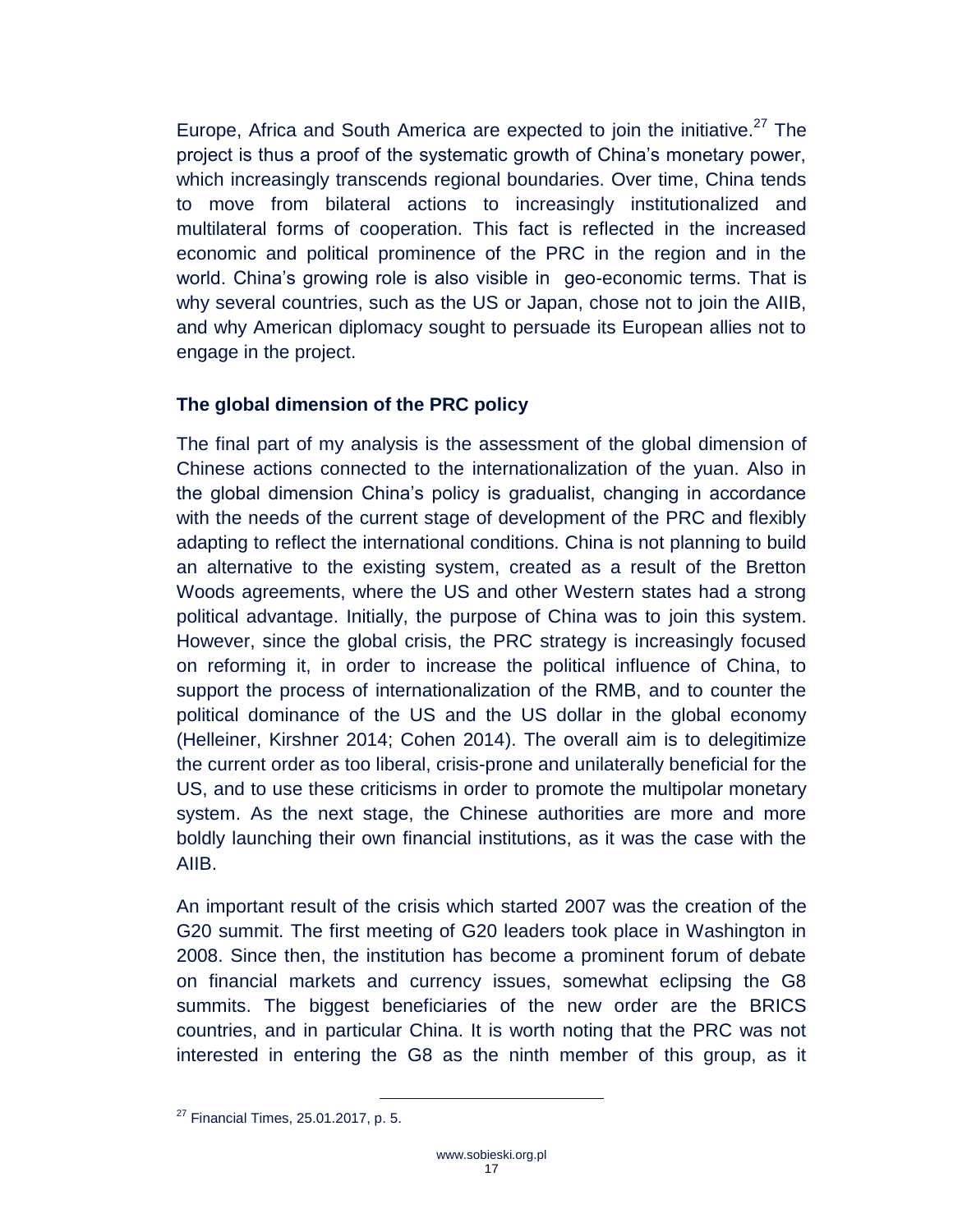considered it to be a grouping still very much dominated by the Western powers (Xiao 2015). For this reason, promoting the prominent role of the G20 in global economic affairs can be seen as a success of China's strategy.

In 2009, the head of the PBC proposed a reform of the global system of foreign exchange reserves (Zhou Xiaochuan 2009). He suggested moving away from the domination of the dollar ("the new system should not be linked to the currency of a single country"), towards the international currency basket using the IMF's settlement unit, the so-called special drawing rights (SDR). The goal of the PRC was to include the RMB into the currency basket, which would be a great step towards internationalizing the currency. Significant new SDR emissions were also proposed. The Chinese proposal won great acclaim among the BRICS countries, which offered 10 bn dollars each for the SDR, supplementing China's 50 bn dollars proposed contribution (Chin 2014, pp. 194-195, 199-202). All these ideas met with reluctance of the United States, which demanded in return conditions that would not be feasible for the Chinese. The monetary authorities of the PRC would be supposed to ensure the full convertibility of the RMB, the liberalization of capital account, and the political independence of its central bank. However, the US finally relented and agreed on a new SDR emission (in 2009) and allowed for the RMB to be included in the IMF international currency basket (in 2016). The yuan has much lower weight in the basket than the dollar and the euro (RMB: 10.9%, USD 41.7%, EUR 30.9 %), but its weight is still higher than that of the remaining two currencies, i.e. the Japanese yen and the British pound. Within the IMF, the yuan has become the third-largest settlement currency, which in itself is a great success of Chinese diplomacy. What is more, China made this great step towards the internationalization of the RMB without giving way to the demands to relinquish the control of capital flows and to forego control over the exchange rate. The American concessions were due primarily to the IMF's financial needs during the eurozone crisis, when it needed considerable funds in order save Greece (nearly \$ 40bn of IMF loans paid out to Greece by the end of  $2015.<sup>28</sup>$ 

It should be added that during the crisis, China also sought to diversify its own foreign exchange reserves. By so doing, they wanted to reduce the susceptibility of their economy to the situation in the United States, and thereby increase the country's autonomy in monetary relations. Dollar

 $^{28}$  Financial Times, 21.12.2015, p. 4.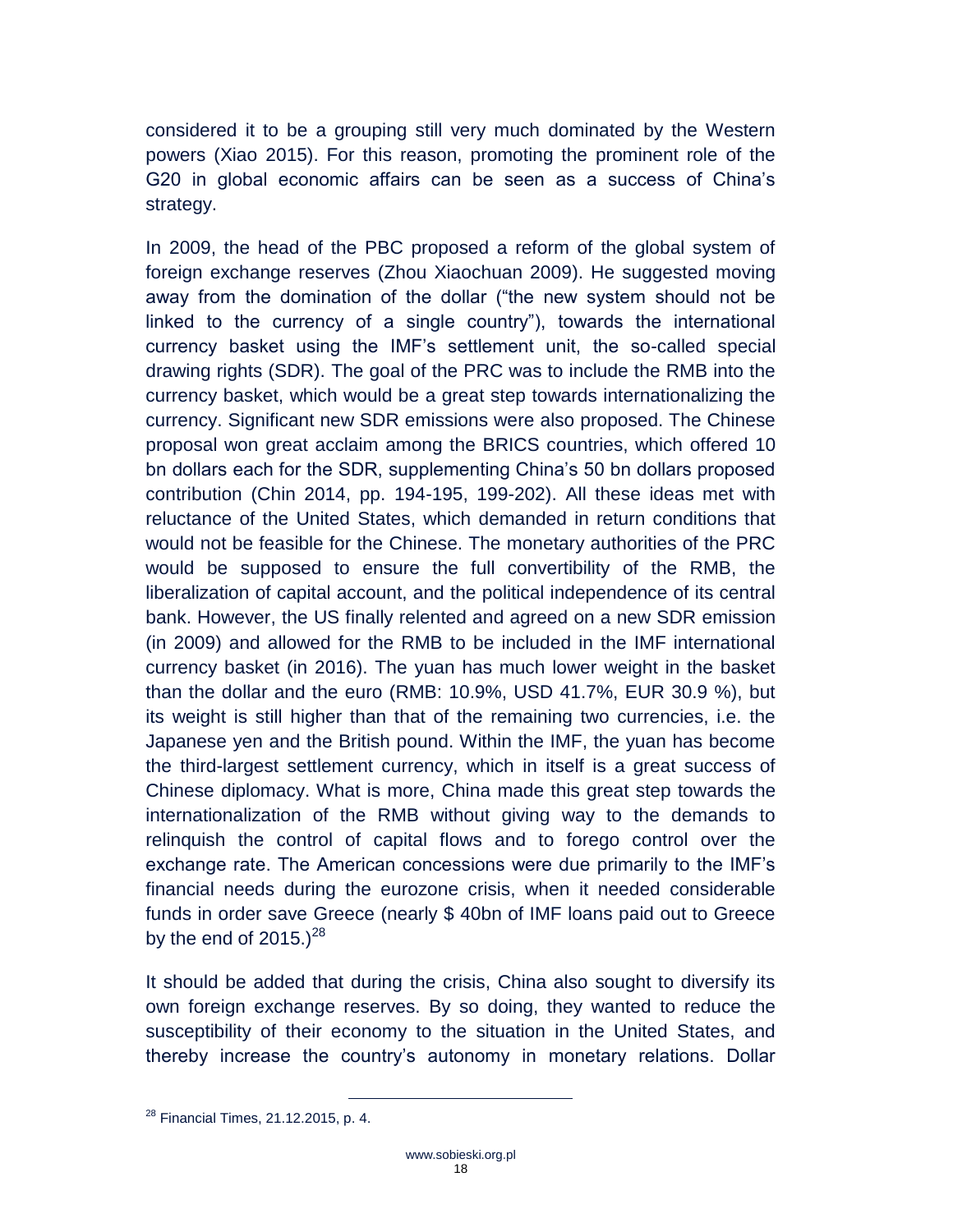deposits accounted for only about 30% of all PBC reserves in 2013, while a mere ten years earlier, they exceeded 63% (Kwon 2015*,* pp. 89-90). The drive towards diversification meant moving towards other international currencies, including the yen and the euro. This situation again showed clearly the geo-economic aspect of China's activities. During the euro area crisis, the Chinese authorities have made a series of investments in debt securities of crisis-stricken countries. In return, the Chinese voiced various political demands and expected for them to be met. They included e.g. granting China the market economy status in the WTO, the abolition of the EU arms embargo, and support for China's bid for increased political influence in the IMF and the WB (Jiang, 2014, pp. 166-187).

As a consequence, thanks to support from the EU countries, China's role in both institutions has in fact increased. In 2010 it was agreed to change the voting system in the IMF and WB, in such a way as to significantly increase the power of the PRC. China has effectively become the third largest stakeholder in these institutions (after the USA and Japan). The Chinese also took key positions in the management of both organizations. The price for this was the increased contribution of Chinese funds, but it was clearly money well spent, as it led to a significant increase of the international standing of China and its currency. The Americans were for a time very reluctant to accept the changed situation, and for several years they refused to ratify the IMF reform (it finally came into effect only in 2016, when it achieved the approval of the US Congress).

#### <span id="page-18-0"></span>**Conclusions**

The Chinese authorities are pursuing the policy of internationalization of the yuan without relinquishing control over capital flows, financial markets, and foreign currency exchange. Thus, they eschew the neo-liberal doctrine of promoting a country's currency in international relations, which stipulates the need to open up the capital account, ensure full convertibility of the currency and liberalization of financial markets, and also recommends the independence of the central bank as well as maintaining a flexible exchange rate (Kirshner 2014). However, the Chinese policy-makers rely on their own unique approach, which I would like to call "the Chinese method of currency internationalization." The Chinese approach is rooted in the care for the security and stability of the financial markets and the desire to control all the instruments necessary for the development of Chinese economy. In spite of this, and regardless of the tightening of control over financial flows in the years 2015-2016, the progress of internationalization of RMB is visible. This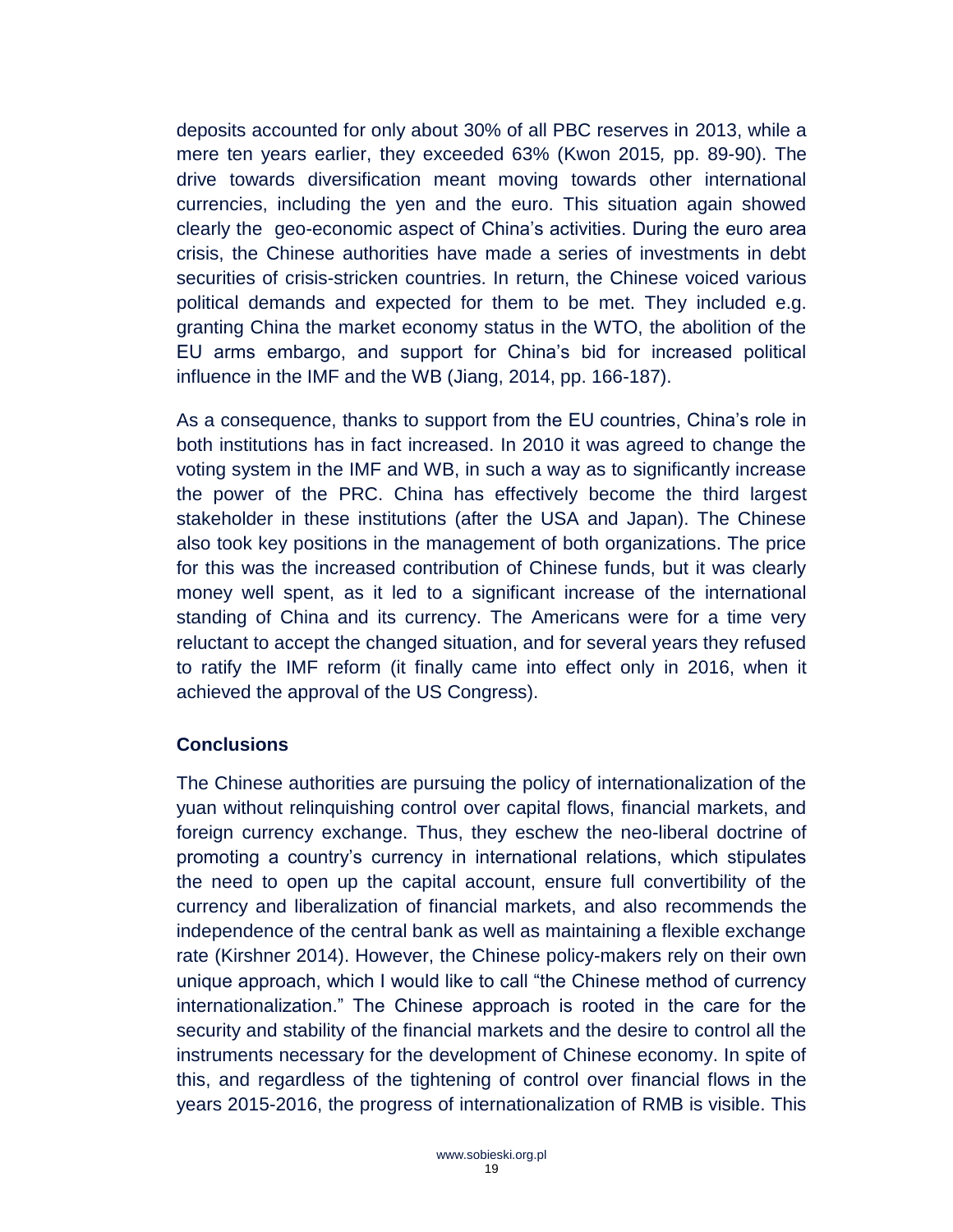is evidenced e.g. by the growing prominence of this currency in economic settlements and in central banks reserves in the region, the inclusion of the yuan in the prestigious IMF currency basket, as well as in the establishment of the AIIB, an investment instrument trading in RMB. All the above clearly show an increase of Beijing's monetary power.

In the article, I have analysed the issue of monetary power with regard to the categories of *autonomy* and *influence*. The above analysis shows that China's autonomy in relations with external actors is growing. An example of China's strong stance is its resistance against the pressures exerted by the United States and the IMF, which tried to force China to devalue the RMB (before 2015), to open up its capital account and to create other neo-liberal financial institutions. The autonomy of the People's Republic of China is not complete, as evidenced by its susceptibility to the situation on the global financial markets, and primarily to the effects of decisions of the US monetary authorities. Still, the political influence of the PRC, both in the region and in the world, is growing. One example is its growing influence on the policies of the EU countries and the increase of power within the IMF and the WB. However, also in this dimension, China's power has its limitations, as can be seen from the fact that its impact on US policy is very moderate, despite the fact that the PRC is America's main creditor. An example of China's limited impact on the US are the ineffective efforts of Chinese diplomacy to increase the IMF's macroeconomic oversight over America's monetary policy (Walter 2014).

The PRC's strategy for the RMB is gradualist and adapted to the current economic and international situation. It is also pragmatic, focusing on specific commercial and investment-related benefits. In its very concept it is also asymmetric, as China strives to maximize its benefits in comparison with those of the largest international rivals. China often resorts to pilot programmes in order to test specific solutions on a small scale, and if they are successful, to develop and expand them. China's policy uses a range of different instruments. The internationalization of the RMB is just one of many tools of economic policy and – to put it more broadly – of China's geoeconomic strategy. The central goal is simply the economic growth of China, and thus also the growth of its geopolitical power.

China's strategy is dual in nature, with both a regional and a global dimension. Initially, it focused primarily on bilateral solutions, including trying to establish relations with states sometimes referred to as peripheral, which were not the focus of interest of the great powers. Subsequently, the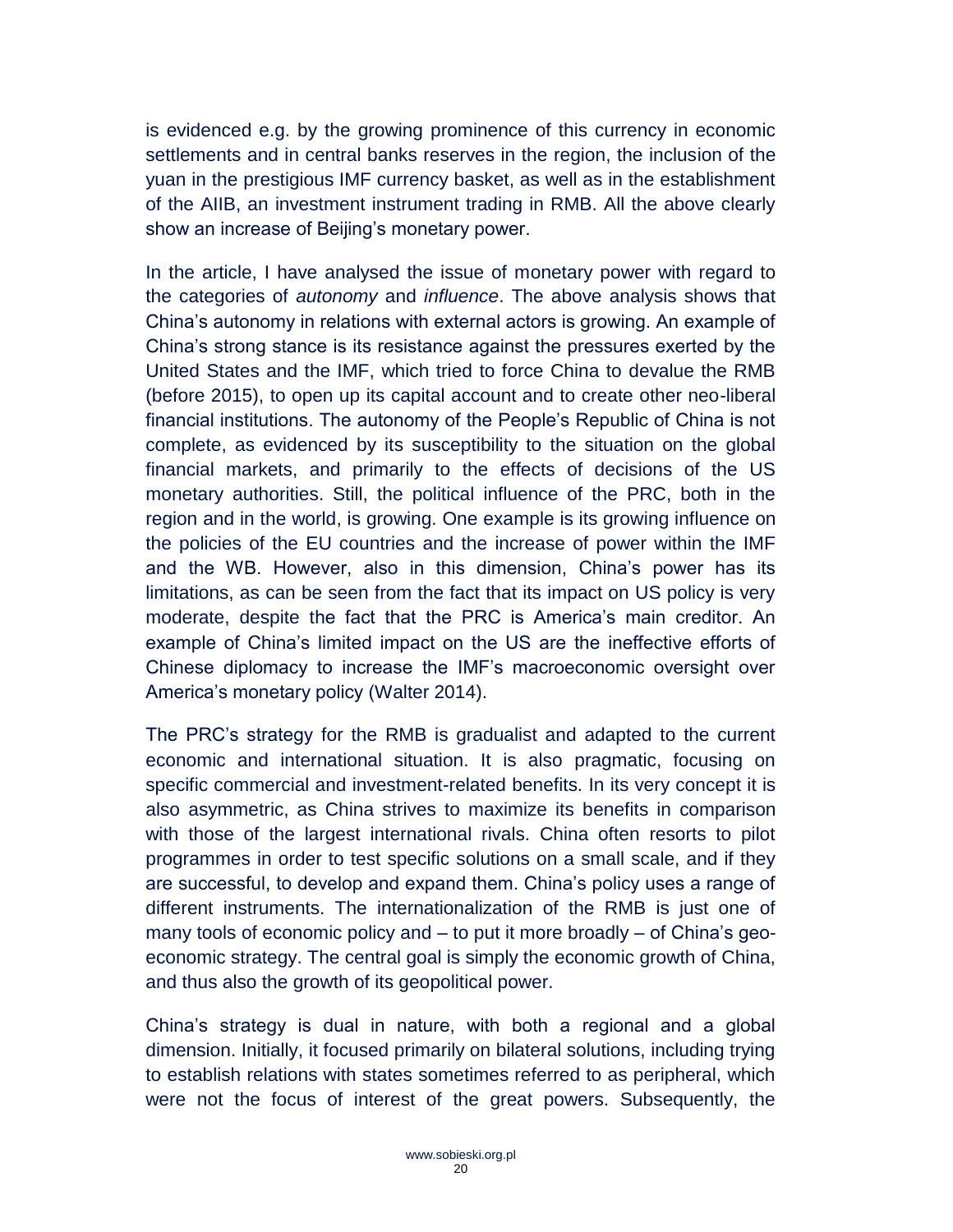strategy changed and began increasingly to rely on entering existing financial institutions and organizations and trying to gradually change their rationale in order to obtain benefits and to block or limit the power of the biggest regional or global rivals (whereas Japan would be an example of the former, and the US – of the latter.) The next stage in China's strategy is building its own institutions that can increase the PRC's monetary power in East and South-East Asia and in the world. It seems that whereas China is committed to maximizing its *influence* and monetary *autonomy*, its elites are not yet ready to assume full responsibility for the stable functioning of the system on either the regional or the global scale. Such responsibility would have to involve the willingness to support the financial liquidity of countries in crisis or to provide capital to an institution acting as the lender of last resort. Such political ambitions are currently beyond China's capabilities, and thus at this stage they do not constitute a goal of the Chinese decisionmakers.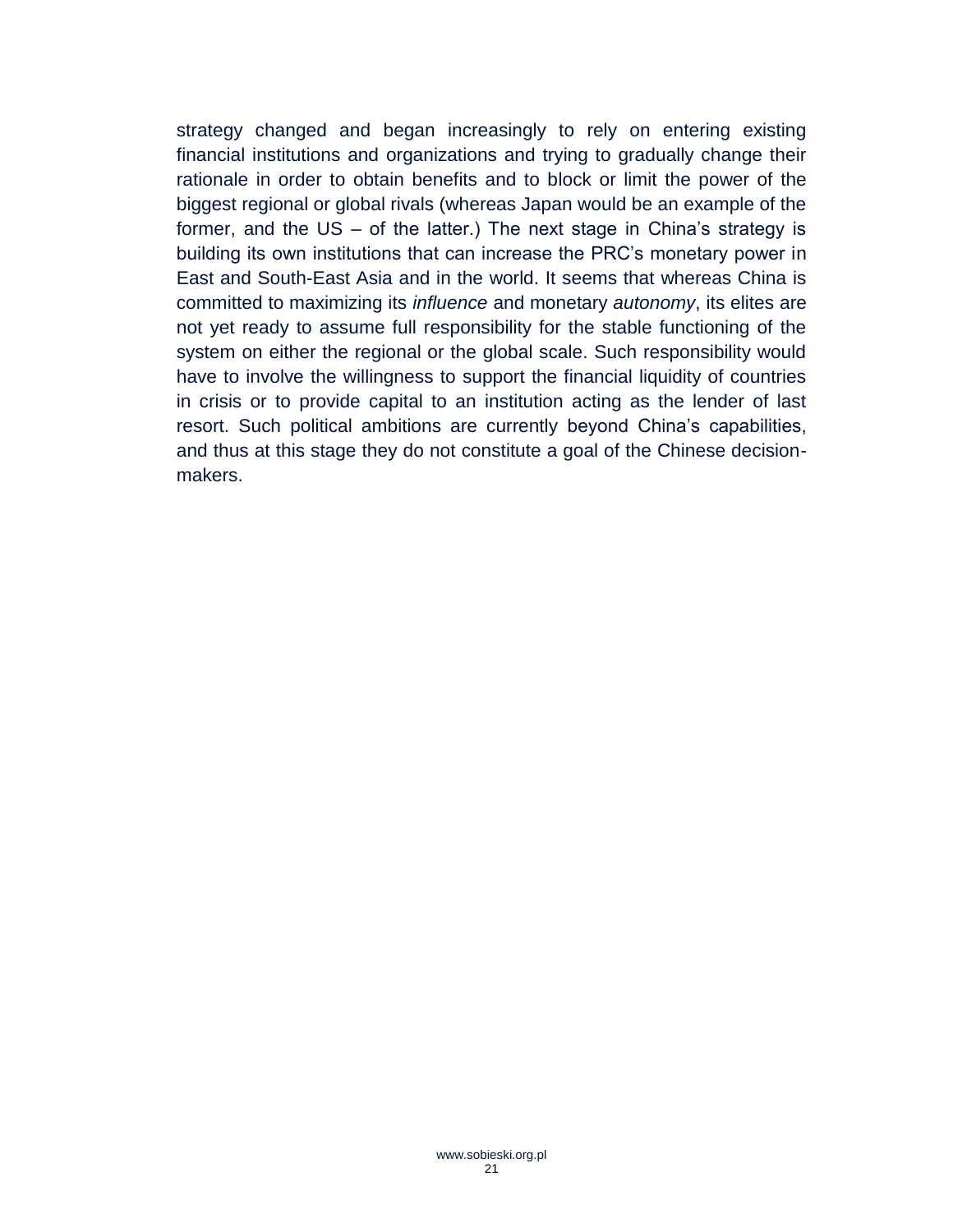#### <span id="page-21-0"></span>**Bibliography**

Acharya, A. (2014) The End of American World Order (Cambridge, Polity).

Andrews, D. (ed.) (2006) International Monetary Power (Ithaca, Cornell University Press).

BIS (2016a) BIS Quarterly Review. International banking and financial market developments, Bank for International Settlements, Basel, December.

BIS (2016b) Triennial Central Bank Survey. Foreign exchange turnover in April 2016, Bank for International Settlements, Basel, September.

Chin, G. (2014) 'China's Rising Monetary Power', in Helleiner, E. & Kirshner, J. (eds) The Great Wall of Money. Power and Politics in China's International Monetary Relations, (Ithaca, Cornell University Press).

Cohen, B.J. (2014) 'The China Question. Can Its Rise Be Accommodated?' in Helleiner, E. & Kirshner J. (eds) The Great Wall of Money. Power and Politics in China's International Monetary Relations, (Ithaca, Cornell University Press).

Cohen, B.J. (2008) The International Monetary System: Diffusion and Ambiguity, International Affairs, 84, 3.

Financial Times, Beijing offers renminbi securities sop to US funds, 8.06.2016.

Financial Times, Beijing-led bank to gain 25 more members, 25.01.2017.

Financial Times, China closes capital controls loophole by banning net outflows from banks, 23.01.2017.

Financial Times, China groups pump record amount into US, 3.01.2017.

Financial Times, China halts overseas investment schemes, 29.02.2016.

Financial Times, China limits gold imports and renminbi outflows, 1.12.2016.

Financial Times, China poised for subprime-type sale of packaged bad loans to global investors, 4.03.2016.

Financial Times, China weighs outbound deal curbs to buoy renminbi, 30.11.2016.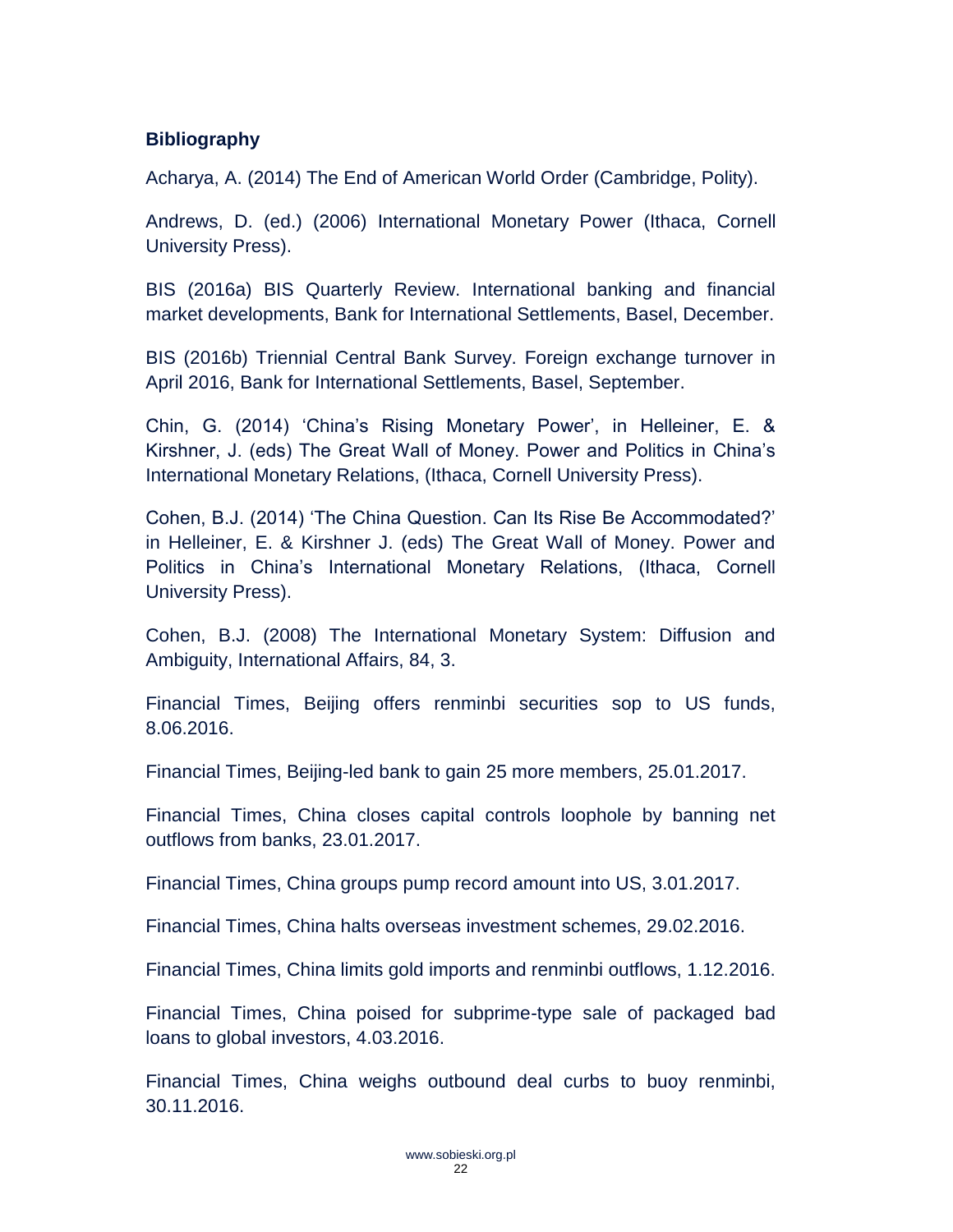Financial Times, China's \$1tn Project raise bank risk fears, 26.01.2017.

Financial Times, China's war on capital flight hits trade, 25.01.2017.

Financial Times, Chinese investment in EU dwarfs flow going other way, 11.01.2017.

Financial Times, Chinese investors shrug off forex scrutiny, 4.01.2017.

Financial Times, Congress ends foot-dragging on IMF reform, 21.12.2015.

Financial Times, Foreign transactions worth \$75bn scrapped amid Beijing crackdown, 6.02.2017.

Grimes, W.W. (2009) Currency and Contest In East Asia. The Great Power Politics of Financial Regionalism (Ithaca – London, Cornell University Press).

Grosse, T.G. (2014) Geoeconomic Relations Between the EU and China: The Lessons From the EU Weapon Embargo and From Galileo, Geopolitics, 19, 1.

Grosse, T.G. (2009) Monetary Power in Transatlantic Relations. Study of the relationship between economic policy and geopolitics in the European Union, Natolin Papers, no. 35, Natolin European Centre, Warsaw.

Helleiner, E. & Kirshner, J. (2014) 'The Politics of China's International Monetary Relations', in Helleiner E. & Kirshner J. (eds) The Great Wall of Money. Power and Politics in China's International Monetary Relations (Ithaca, Cornell University Press).

Henning, C.R. & Katada, S.N. (2016) 'Cooperation without Institutions. The Case of East Asian Currency Arrangements', in Pekkanen, S.M. (ed) Asian Designs (Ithaca – London, Cornell University Press).

Henning, R.C. (2014) 'Choice and Coercion In East Asian Exchange Rate Regimes', in Cohen, B.J. & Chiu E.M.P. (eds) Power in a Changing World Economy: Lessons from East Asia (London, Routledge).

Hirschman, A. (1980) National Power and the Structure of Foreign Trade (Berkeley, University of California Press).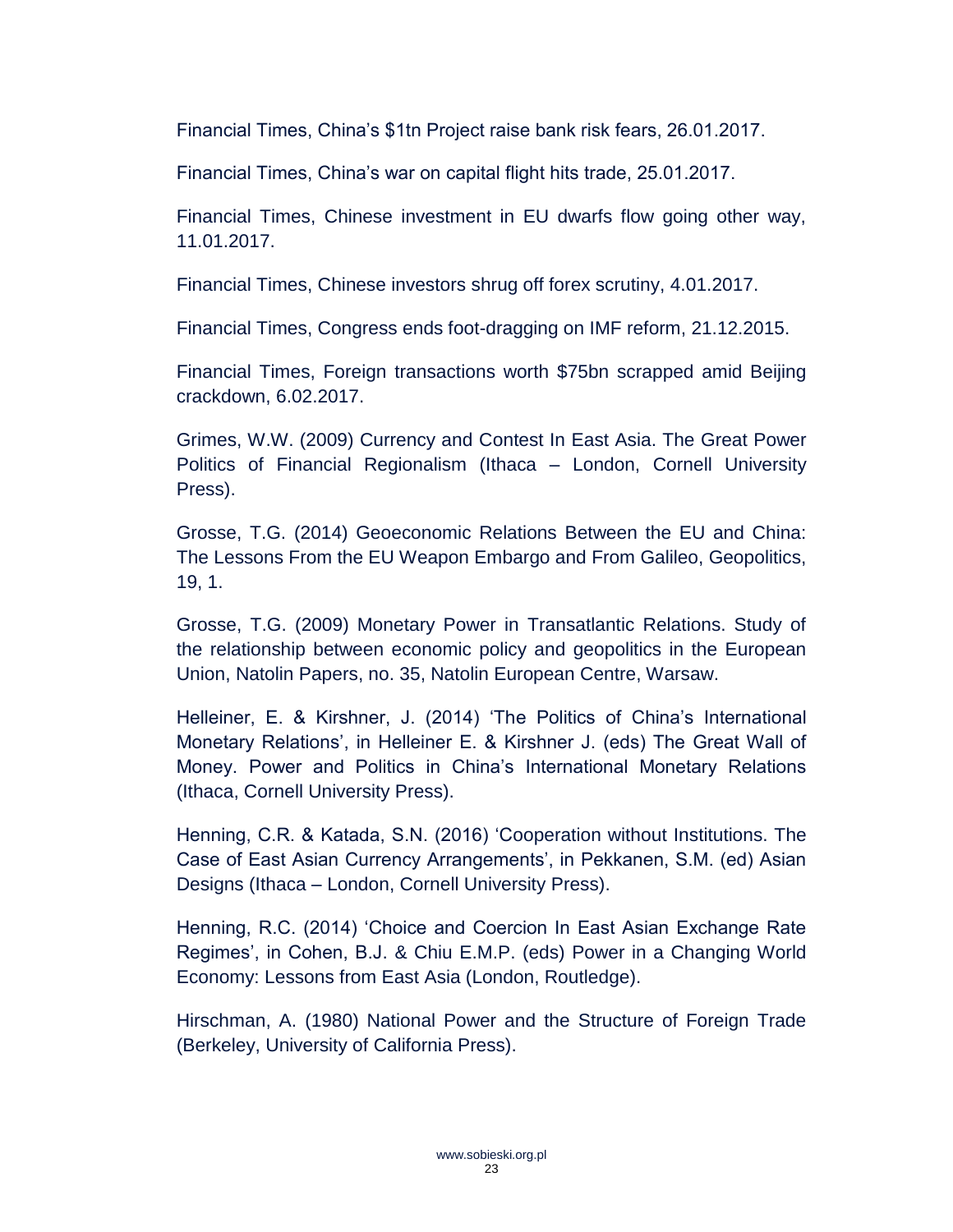IMF (2017) Currency Composition of Official Foreign Exchange Reserves, The International Monetary Fund, [http://data.imf.org/?sk=E6A5F467-C14B-](http://data.imf.org/?sk=E6A5F467-C14B-4AA8-9F6D-5A09EC4E62A4)[4AA8-9F6D-5A09EC4E62A4](http://data.imf.org/?sk=E6A5F467-C14B-4AA8-9F6D-5A09EC4E62A4) [access: 27.02.2017].

IMI (2015) RMB Internationalization Report 2015, International Monetary Institute, Renmin University of China, Beijing.

Jiang, Y. (2010) Response and responsibility: China In East Asian financial cooperation, The Pacific Review, 23, 5.

Jiang, Y. (2014) 'The Limits of China's Monetary Diplomacy', in Helleiner, E. & Kirshner J. (eds) The Great Wall of Money. Power and Politics in China's International Monetary Relations (Ithaca, Cornell University Press).

Kang, D.C. (2009) China Rising: Peace, Power, and Order in East Asia (New York, Columbia University Press).

Kirshner, J. (1995) Currency and Coercion: The Political Economy of International Monetary Power (Princeton, Princeton University Press).

Kirshner, J. (2014) 'Regional Hegemony and an Emerging RMB Zone', in Helleiner, E. & Kirshner J. (eds) The Great Wall of Money. Power and Politics in China's International Monetary Relations (Ithaca, Cornell University Press).

Kwon, E. (2015) China's Monetary Power: Internationalization of the Renminbi, Pacific Focus, 30, 1.

McCauley, R.N. (2013) Renminbi internationalization and the China's financial development, Journal of Chinese Economic and Business Studies, 11, 2.

McKinnon, R. & Schnabl, G. (2014) China's Exchange Rate and Financial Repression: The Conflicted Emergence of the RMB as an International Currency, China & World Economy, 22, 3.

PBC (2016). Annual Report 2015, The People's Bank of China, Beijing.

Pekkanen, S.M. & Tsai, K.S. (2016) 'The External Is Incidental. Asia's SWFs and the Shaping of the Santiago Principles', in Pekkanen, S.M. (ed) Asian Designs (Ithaca – London, Cornell University Press).